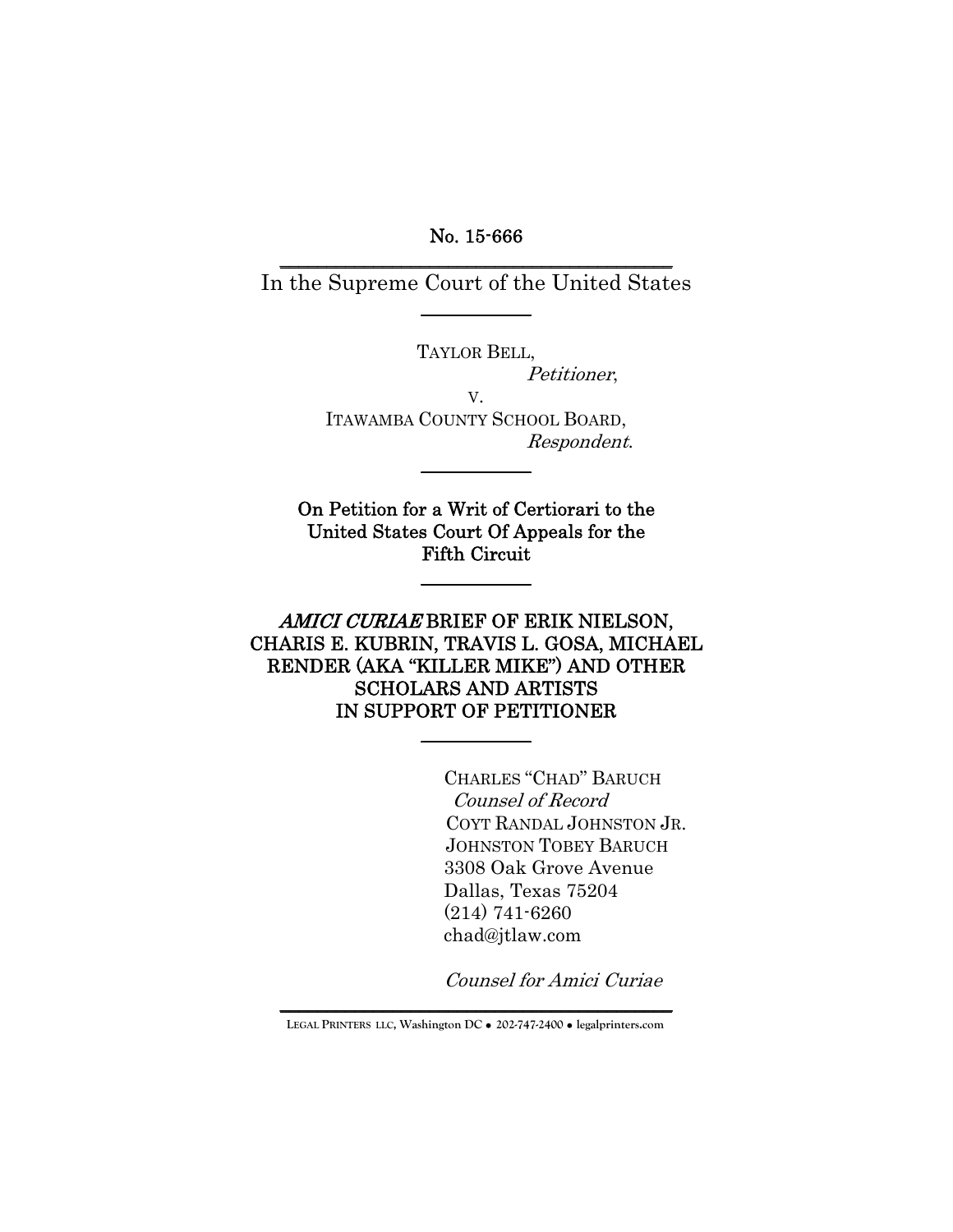## TABLE OF CONTENTS

| B. "Put my Glock away, I got a stronger weapon<br>that never runs out of ammunition": The non- |
|------------------------------------------------------------------------------------------------|
| C. "They ain't scared of rap music—they scared of                                              |
|                                                                                                |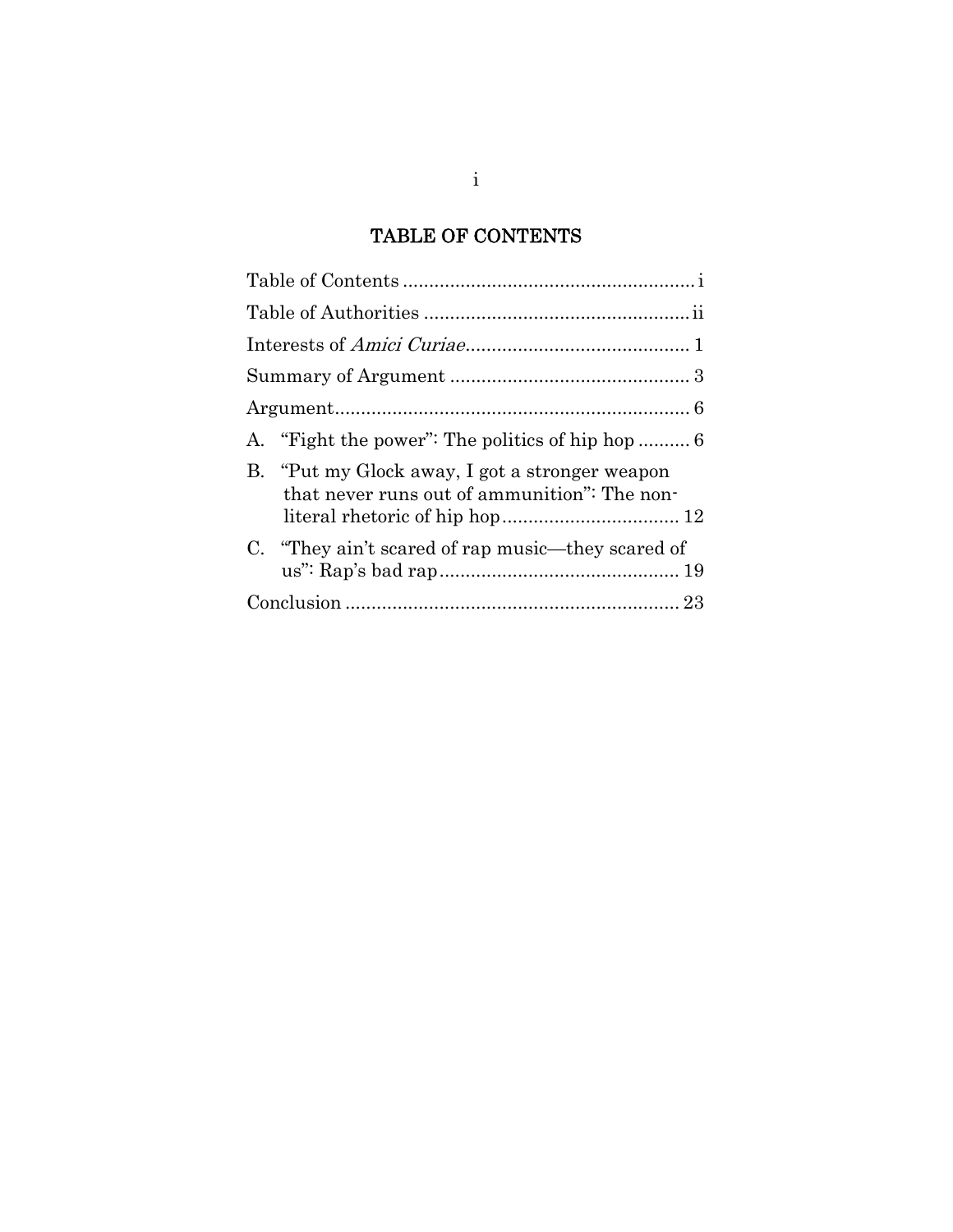## TABLE OF AUTHORITIES

## Cases

| <i>Brown v. Entm't Merchants Ass'n,</i> 131 S. Ct. 2729                                                                                        |
|------------------------------------------------------------------------------------------------------------------------------------------------|
| United States v. Playboy Entm't Group, Inc., 529                                                                                               |
| Songs & Films                                                                                                                                  |
| 8 MILE (Universal Pictures 2002) 14                                                                                                            |
| BOB MARLEY, I Shot the Sheriff, on BURNIN' (Island                                                                                             |
| E-40, It's On, On Sight, on THE ELEMENT OF<br>SURPRISE (Jive & Sick Wid It Records 1998) 15-16                                                 |
| EMINEM, Kim, on THE MARSHALL MATHERS LP<br>(Interscope Records, Aftermath Entertainment &                                                      |
| ERIC CLAPTON, I Shot the Sheriff, on 461 OCEAN                                                                                                 |
| GUCCI MANE, <i>Texas Margarita, on</i> BRICK FACTORY <sup>:</sup><br>VOLUME I (available for download from<br>www.livemixtapes.com 2014) 15-16 |
| ICE CUBE <i>, We Had to Tear this Mothafucka Up, on</i><br>THE PREDATOR (Priority Records & EMI 1992). 18                                      |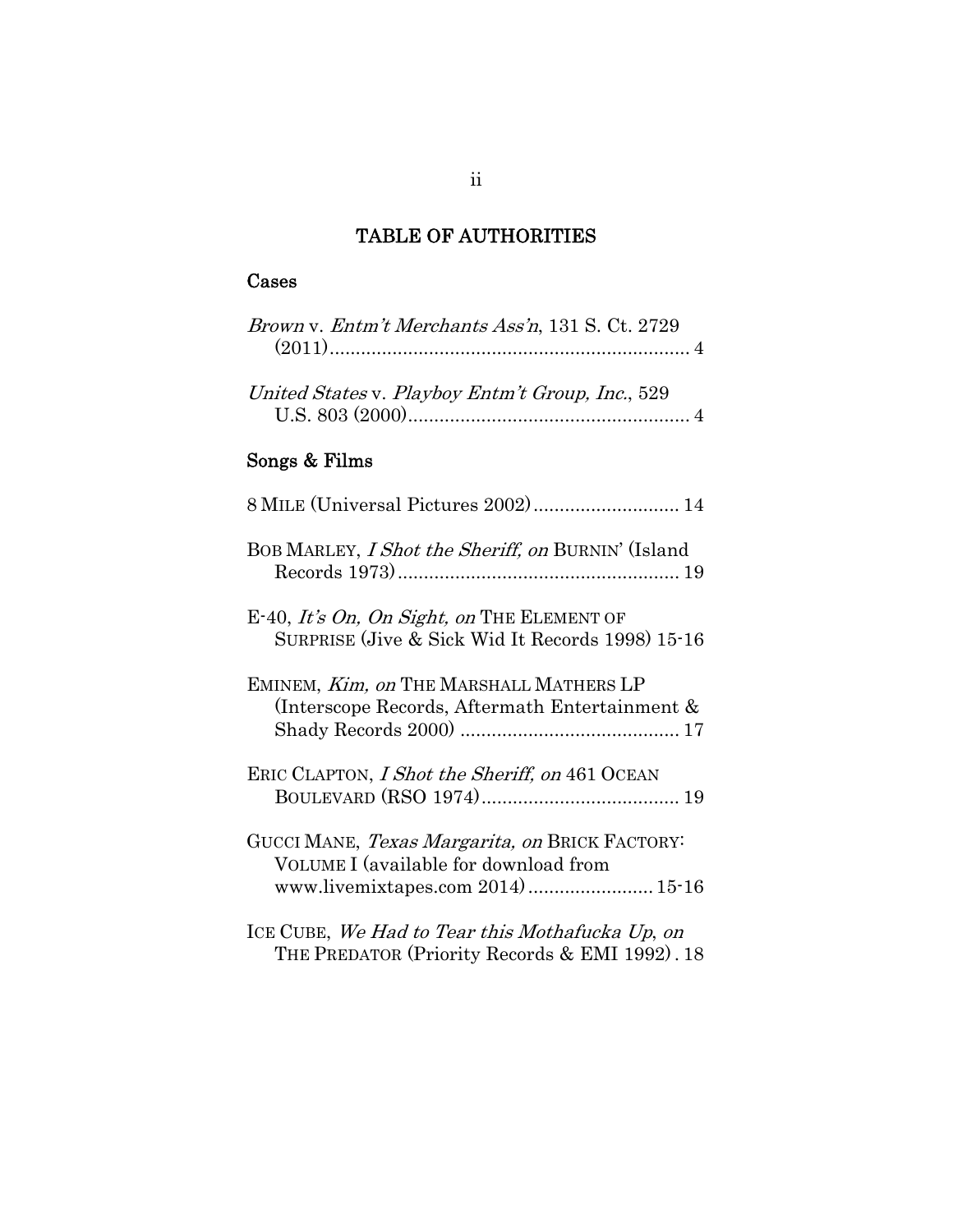| JOEY BADA\$\$, <i>Aim High</i> , (single available for<br>download on www.avscion.com 2015) 16-17                                  |
|------------------------------------------------------------------------------------------------------------------------------------|
| JOHNNY CASH, <i>Delia's Gone, on</i> THE SOUND OF<br>JOHNNY CASH (Columbia Records 1962) 18-19                                     |
| JOHNNY CASH, Folsom Prison Blues, on AT SAN<br>QUENTIN (Columbia Records 1969) 18                                                  |
| KENDRICK LAMAR, Let Me Be Me, on KENDRICK<br>LAMAR (Top Dawg Entertainment 2009)  16-17                                            |
| KILLER MIKE, Butane, on R.A.P. MUSIC (Williams                                                                                     |
| LIL WAYNE, Bill Gates, on I AM NOT A HUMAN BEING<br>(Young Money, Cash Money & Universal Motown                                    |
| NAS, <i>Breathe, on</i> UNTITLED (Def Jam Recordings &<br>Columbia Records 2008) 16-17                                             |
| NAS, <i>Ether</i> , on STILLMATIC (Ill Will Records &                                                                              |
| RICK ROSS, Burn, on HOOD BILLIONAIRE (Maybach<br>Music Group, Def Jam Recordings & Slip-n-Slide                                    |
| SCARFACE, <i>Diary of a Madman, on</i> MR. SCARFACE IS<br>BACK (Rap-A-Lot Records 1991) 15-16                                      |
| WAKA FLOCKA FLAME, Where It At, on DUFLOCKA<br>RANT: HALF-TIME SHOW (available for download<br>on www.livemixtapes.com 2013) 15-16 |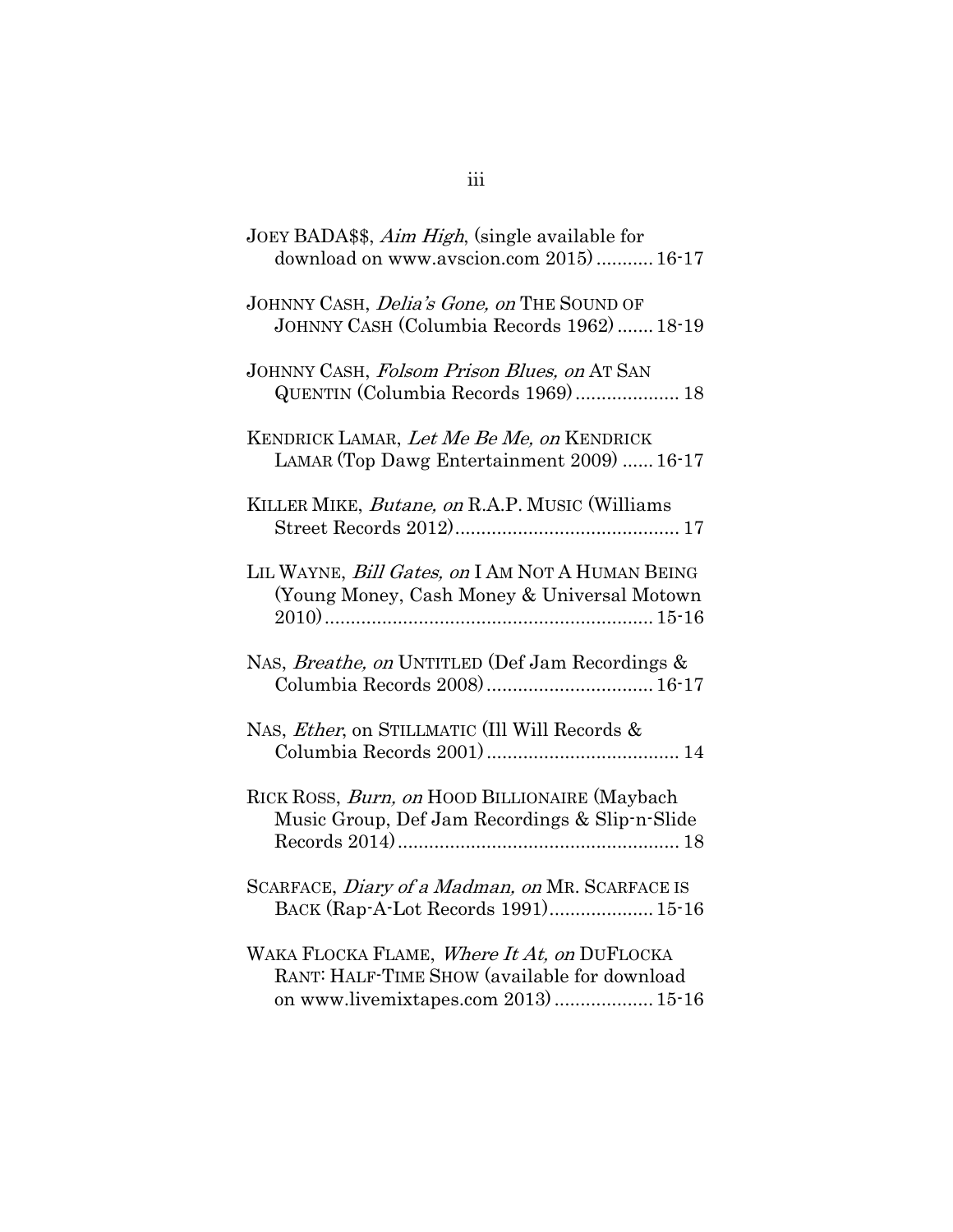## Miscellaneous

| Mary E. Ballard, Doris G. Bazzini & Alan R. Dodson,<br>Genre of Music and Lyrical Content: Expectation<br><i>Effects</i> , 160 J. GENETIC PSYCH. 476 (1999)20-21 |
|------------------------------------------------------------------------------------------------------------------------------------------------------------------|
| Amy Binder, Constructing a Racial Rhetoric: Media<br>Depictions of Harm in Heavy Metal and Rap                                                                   |
| PETER BLECHA, TABOO TUNES: A HISTORY OF BANNED                                                                                                                   |
| Galen V. Bodenhausen & Meryl Lichtenstein, Social<br>Stereotypes and Information-Processing<br>Strategies: The Impact of Task Complexity, 52 J.                  |
| ADAM BRADLEY, BOOK OF RHYMES: THE POETICS OF                                                                                                                     |
| PAUL BUTLER, LET'S GET FREE: A HIP-HOP THEORY OF                                                                                                                 |
| JEFF CHANG, CAN'T STOP, WON'T STOP: A HISTORY OF                                                                                                                 |
| Andrea L. Dennis, Poetic (In)Justice? Rap Music<br>Lyrics as Art, Life, and Criminal Evidence, 31                                                                |
| Patricia G. Devine, Stereotypes and Prejudice: Their<br>Automatic and Controlled Components, 56 J.                                                               |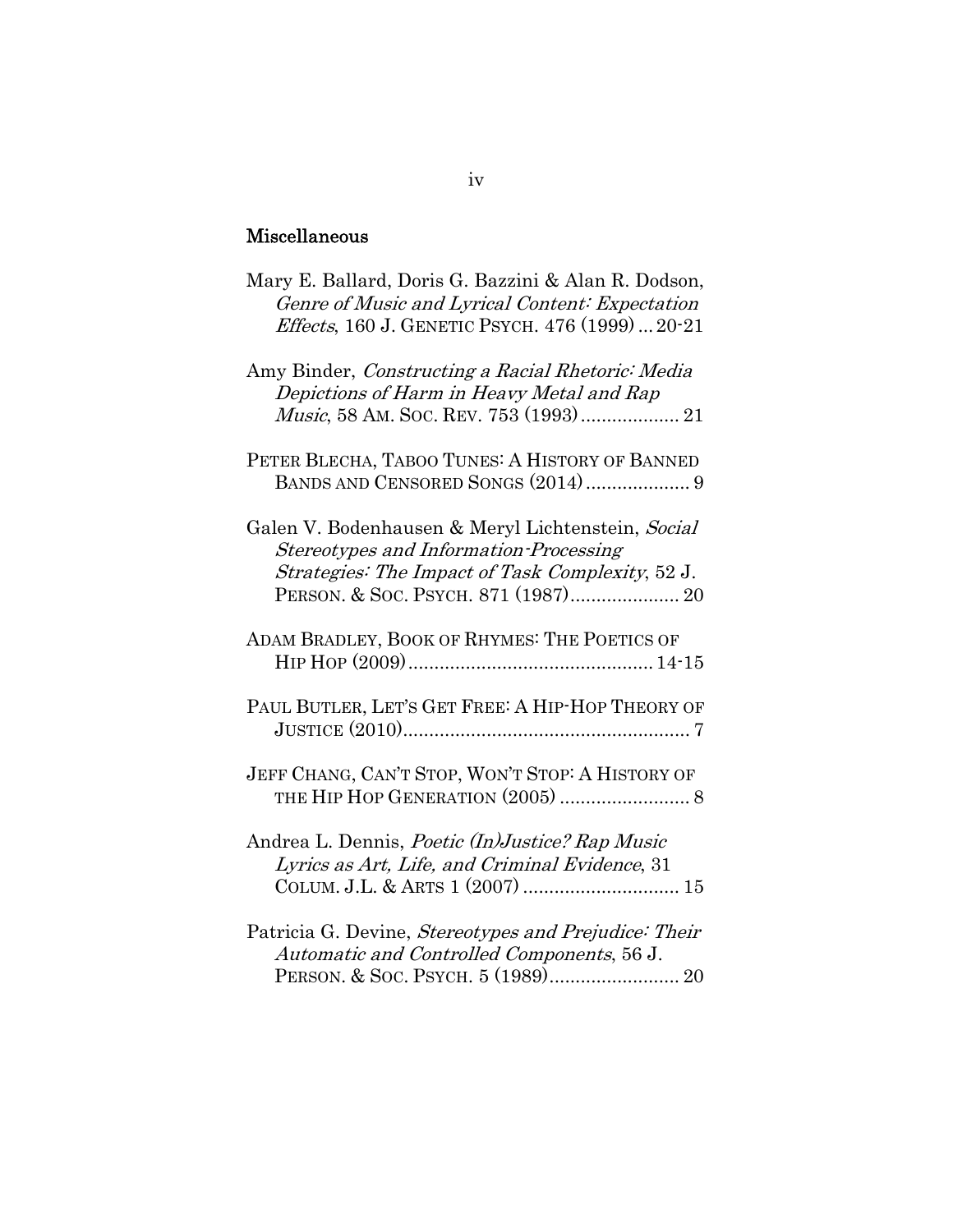| Travis L. Dixon & Daniel G. Linz, Obscenity Law<br>and Sexually Explicit Rap Music: Understanding<br>the Effects of Sex, Attitudes, and Beliefs, 25 J.<br>APPLIED COMM. RES. 217, 219-20 (1997) 9-10, 23 |
|----------------------------------------------------------------------------------------------------------------------------------------------------------------------------------------------------------|
| Christopher Emdin, Affiliation and Alienation: Hip-<br>Hop, Rap, and Urban Science Education, 42 J.                                                                                                      |
| Stuart P. Fischoff, <i>Gangsta' Rap and a Murder in</i><br>Bakersfield, 29 J. APPLIED SOC. PSYCH. 795                                                                                                    |
| Carrie B. Fried, Who's Afraid of Rap: Differential<br>Reactions to Music Lyrics, 29 J. APPLIED SOC.                                                                                                      |
| Henry Louis Gates Jr., Foreword to THE ANTHOLOGY<br>OF RAP (Adam Bradley & Andrew DuBois eds.,                                                                                                           |
| Travis L. Gosa, The Fifth Element: Knowledge, in<br>THE CAMBRIDGE COMPANION TO HIP-HOP (Justin                                                                                                           |
| David L. Hamilton, A Cognitive-Attributional<br>Analysis of Stereotyping, 12 ADVANCES IN<br>EXPERIMENTAL SOC. PSYCH. 53 (1979) 20                                                                        |
| Mark Lamont Hill & Emery Petchauer, SCHOOLING<br>HIP-HOP: EXPANDING HIP-HOP BASED EDUCATION<br>ACROSS THE CURRICULUM (2013)  11                                                                          |

v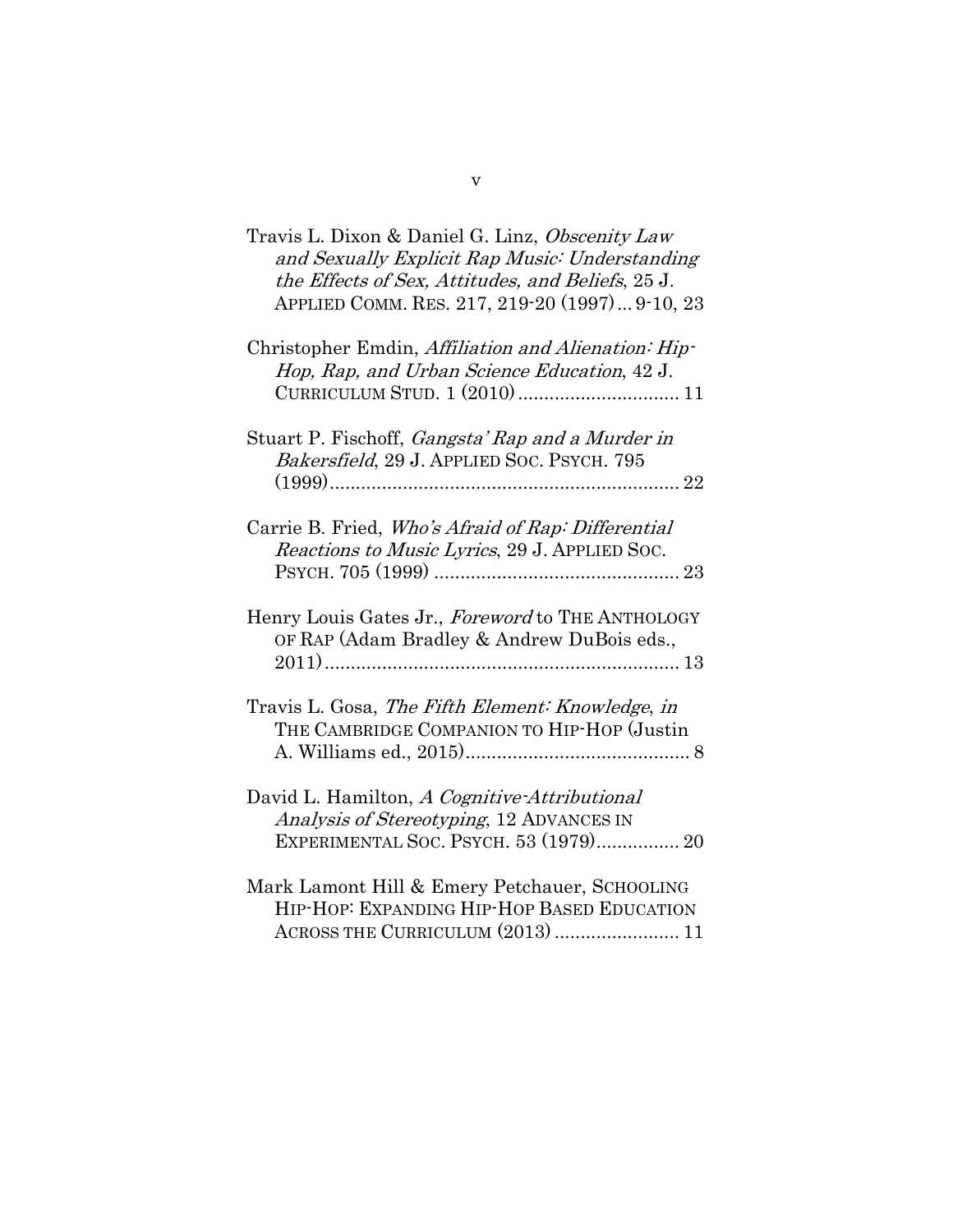| Hip Hop on Trial Debate (June 27, 2012),              |
|-------------------------------------------------------|
| https://www.youtube.com/watch?v=r3-7Y0xG89Q           |
| (last visited December 12, 2015) 10                   |
|                                                       |
| Langston Hughes, The Negro Artist and the Racial      |
| Mountain, in THE NORTON ANTHOLOGY OF                  |
| <b>AFRICAN AMERICAN LITERATURE (Henry Louis</b>       |
| Gates Jr., et al., eds. 2d ed. 2004)  19              |
|                                                       |
|                                                       |
|                                                       |
| James D. Johnson, Brad J. Bushman & John F.           |
| Dovidio, Support for Harmful Treatment and            |
| Reduction of Empathy Toward Blacks:                   |
| "Remnants" of Stereotype Activation Among             |
| Hurricane Katrina and "Lil' Kim," 44 J.               |
| EXPERIMENTAL SOC. PSYCH. 1506 (2008) 22               |
|                                                       |
| James D. Johnson, Sophie Trawalter & John F.          |
| Dovidio, Converging Interracial Consequences of       |
| <i>Exposure to Violent Rap Music on Stereotypical</i> |
| Attributions of Blacks, 36 J. EXPERIMENTAL SOC.       |
|                                                       |
|                                                       |
| CHERYL L. KEYES, RAP MUSIC AND STREET                 |
|                                                       |
|                                                       |
| Bakari Kitwana & Elizabeth Méndez Berry, It's         |
| Bigger Than Barack: Hip Hop Political                 |
| Organizing, 2004-2013, in THE HIP HOP & OBAMA         |
| READER (Travis L. Gosa & Erik Nielson eds.,           |
|                                                       |
|                                                       |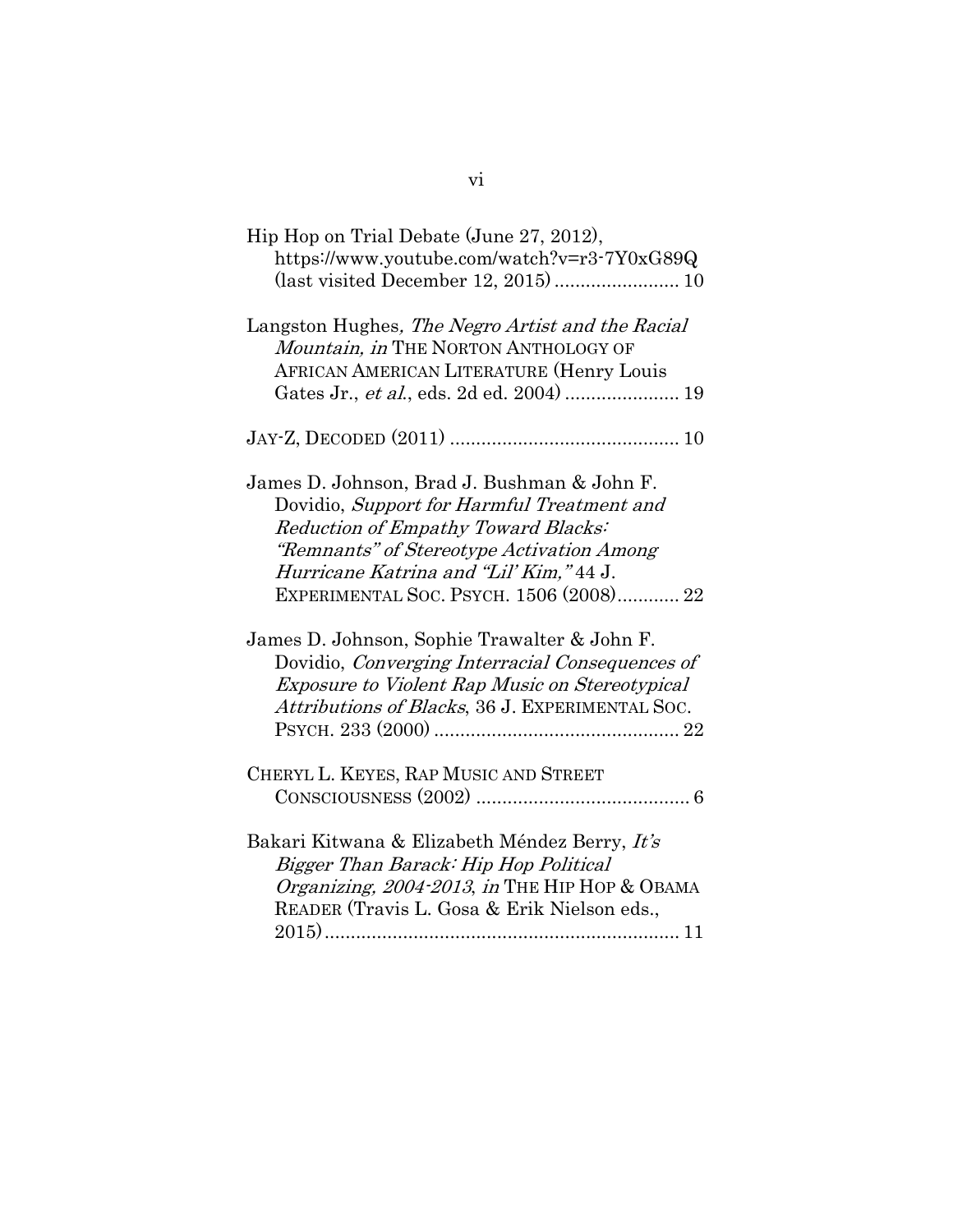| Charis E. Kubrin, Gangstas, Thugs, and Hustlas:<br>Identity and the Code of the Street in Rap Music,                                                                                                                       |
|----------------------------------------------------------------------------------------------------------------------------------------------------------------------------------------------------------------------------|
| Charis E. Kubrin & Erik Nielson, Rap on Trial, 4                                                                                                                                                                           |
| Ziva Kunda & Steven J. Spencer, When Do<br>Stereotypes Come to Mind and When Do They<br>Color Judgment? A Goal-Based Theoretical<br>Framework for Stereotype Activation and<br>Application, 129 PSYCH. BULL. 522 (2003) 20 |
| Theresa A. Martinez, <i>Popular Culture as</i><br>Oppositional Culture: Rap as Resistance, 40 Soc.                                                                                                                         |
| Matthias Mauch, Robert M. MacCallum, Mark Levy<br>& Armand M. Leroi, The Evolution of Popular<br>Music: USA 1960-2010, ROYAL SOCIETY OPEN<br>SCIENCE 1 (2015),<br>http://rsos.royalsocietypublishing.org/content/          |
| Erik Nielson, "Here Come the Cops": Policing the<br>Resistance in Rap Music, 15 INT'L J. CULTURAL                                                                                                                          |
| Jo Piazza, Tupac Song Selected for Vatican Playlist,<br>$CNN$ (Dec. 4, 2009), http://edition.<br>cnn.com/2009/SHOWBIZ/Music/12/04/tupacvatica                                                                              |
| EMMETT G. PRICE III, HIP HOP CULTURE (2006) 7                                                                                                                                                                              |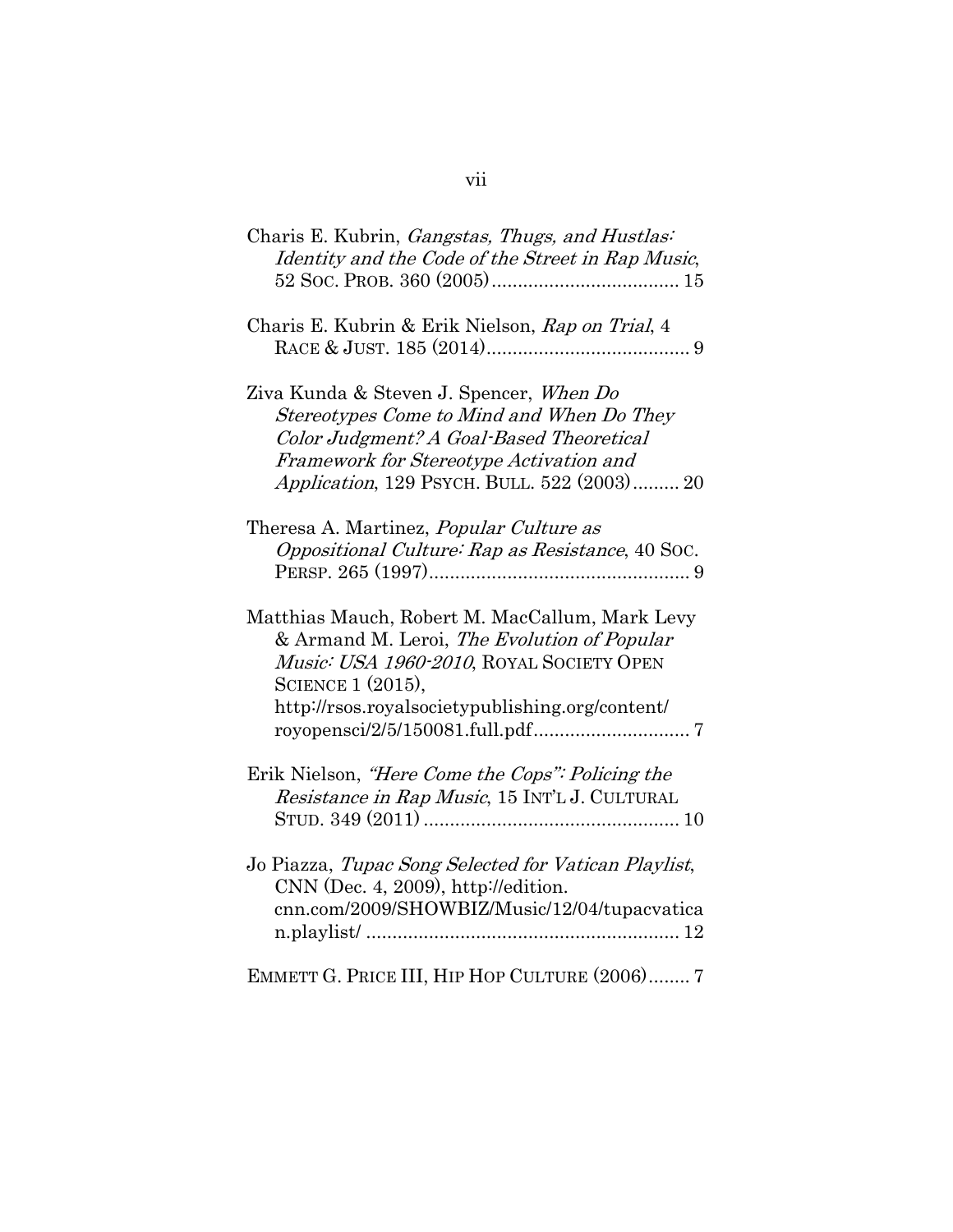# EITHNE QUINN, NUTHIN' BUT A "G" THANG (2004) ... 13

| Michael Render & Erik Nielson, Rap Lyrics Are<br>Fiction—But Prosecutors Are Treating Them<br>Like Admissions of Guilt, VOX (Mar. 26, 2015),<br>http://www.vox.com/2015/3/26/8291871/rap-            |
|------------------------------------------------------------------------------------------------------------------------------------------------------------------------------------------------------|
|                                                                                                                                                                                                      |
| Peter J. Rentfrow & Samuel D. Gosling, The Content<br>and Validity of Music-Genre Stereotypes Among<br>College Students, 35 PSYCH. OF MUSIC 306                                                      |
| TRICIA ROSE, BLACK NOISE: RAP MUSIC AND BLACK<br>CULTURE IN CONTEMPORARY AMERICA                                                                                                                     |
| Laurie A. Rudman & Matthew R. Lee, Implicit and<br><b>Explicit Consequences of Exposure to Violent and</b><br>Misogynous Rap Music, 5 GROUP PROCESSES &<br><b>INTERGROUP RELATIONS 133 (2002) 22</b> |
| LESTER K. SPENCE, STARE IN THE DARKNESS: THE<br>LIMITS OF HIP-HOP AND BLACK POLITICS                                                                                                                 |
| STEVE STOUTE, THE TANNING OF AMERICA: HOW HIP-<br>HOP CREATED A CULTURE THAT REWROTE THE<br>RULES OF THE NEW ECONOMY (2011) 7                                                                        |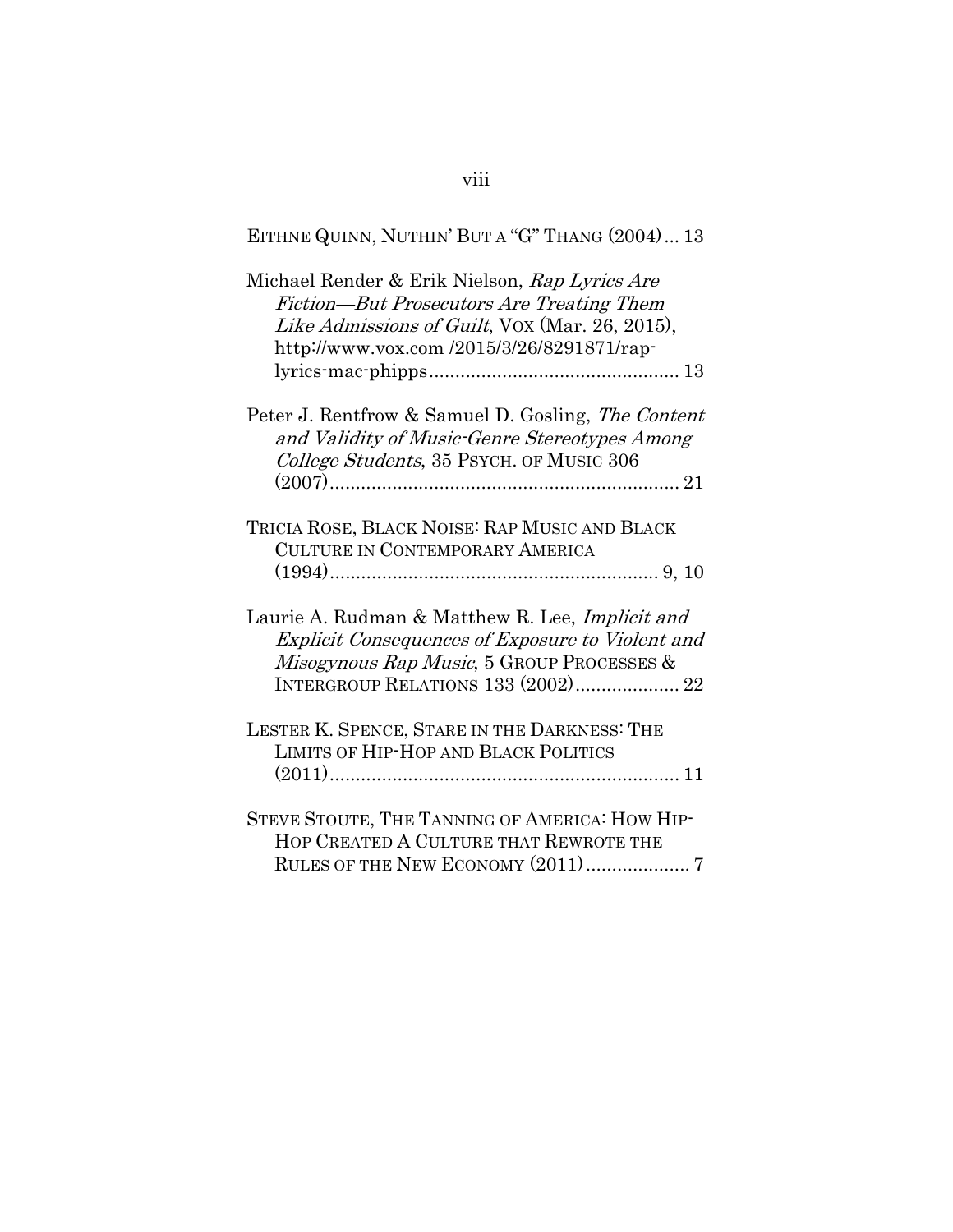#### INTERESTS OF AMICI CURIAE

Erik Nielson is Assistant Professor of Liberal Arts at the University of Richmond. He has published peer-reviewed articles on African American music and poetry—with a particular emphasis on rap music—and is co-editor of The Hip Hop & Obama Reader. Nielson writes regularly on race, politics, and popular culture for national media outlets such as The New York Times, The Washington Post, The Atlantic, and NPR. He has served as an expert witness or consultant in criminal cases involving rap music as evidence.

Charis E. Kubrin is Professor of Criminology, Law & Society at the University of California, Irvine. She has written or edited five books and has published dozens of peer-reviewed articles, many of which focus on the intersection of music, culture, and social identity. Her writing has been featured in the The New York Times, The Los Angeles Times, Forbes, and CNN. She has served as an expert witness or consultant in criminal cases involving rap music as evidence. She recently gave a TED Talk entitled "The Threatening Nature of…Rap Music?"

Travis L. Gosa is Assistant Professor of Africana Studies at Cornell University, where his

 $\overline{a}$ 

 $<sup>1</sup>$  As required by Rule 37.6, *Amici Curiae* state that no counsel</sup> for a party authored this brief in whole or in part, and no counsel or party made a monetary contribution intended to fund the preparation or submission of this brief. No one besides Amici Curiae or their counsel made a monetary contribution to preparation and submission of this brief. Counsel of record received timely notice of the intent to file this brief under Rule 37.2(a), and the parties have provided written consent for the filing of this brief.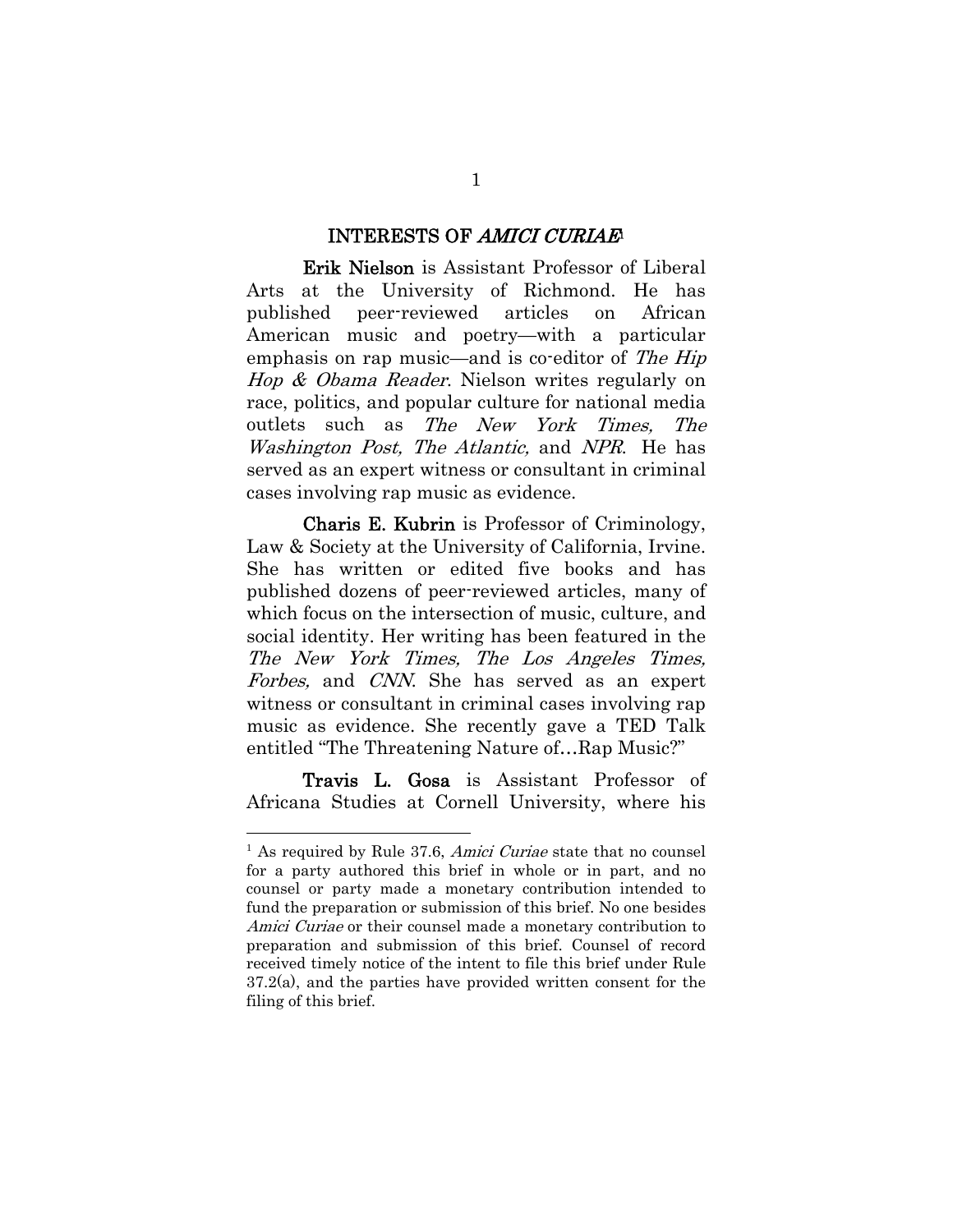research and teaching focus on hip hop culture, educational inequality, and African American youth. He serves on the advisory board of Cornell's Hip Hop Collection, the largest archive on early hip hop culture in the United States. His book, School of Hard Knocks: Hip Hop and the Fight for Equal Education, will be published in 2016. He is the coeditor of The Hip Hop & Obama Reader, which centers on contemporary politics, activism, and social change.

Michael Render (aka "Killer Mike") is a Grammy-winning rapper, activist, author, and public speaker. His recent album with rapper and producer El-P, Run the Jewels 2, was the most critically acclaimed record of the year in 2014. When he isn't recording or performing, he can be found in television studios or university lecture halls talking about a wide range of issues, particularly those related to race and social justice. He performs as Killer Mike—but for this brief, in particular, it probably is worth noting that he has never actually killed anyone.

#### Additional Amici

#### Artists:

T.I. Big Boi Pharoahe Monch Boots Riley Toni Blackman Jasiri X Favianna Rodriguez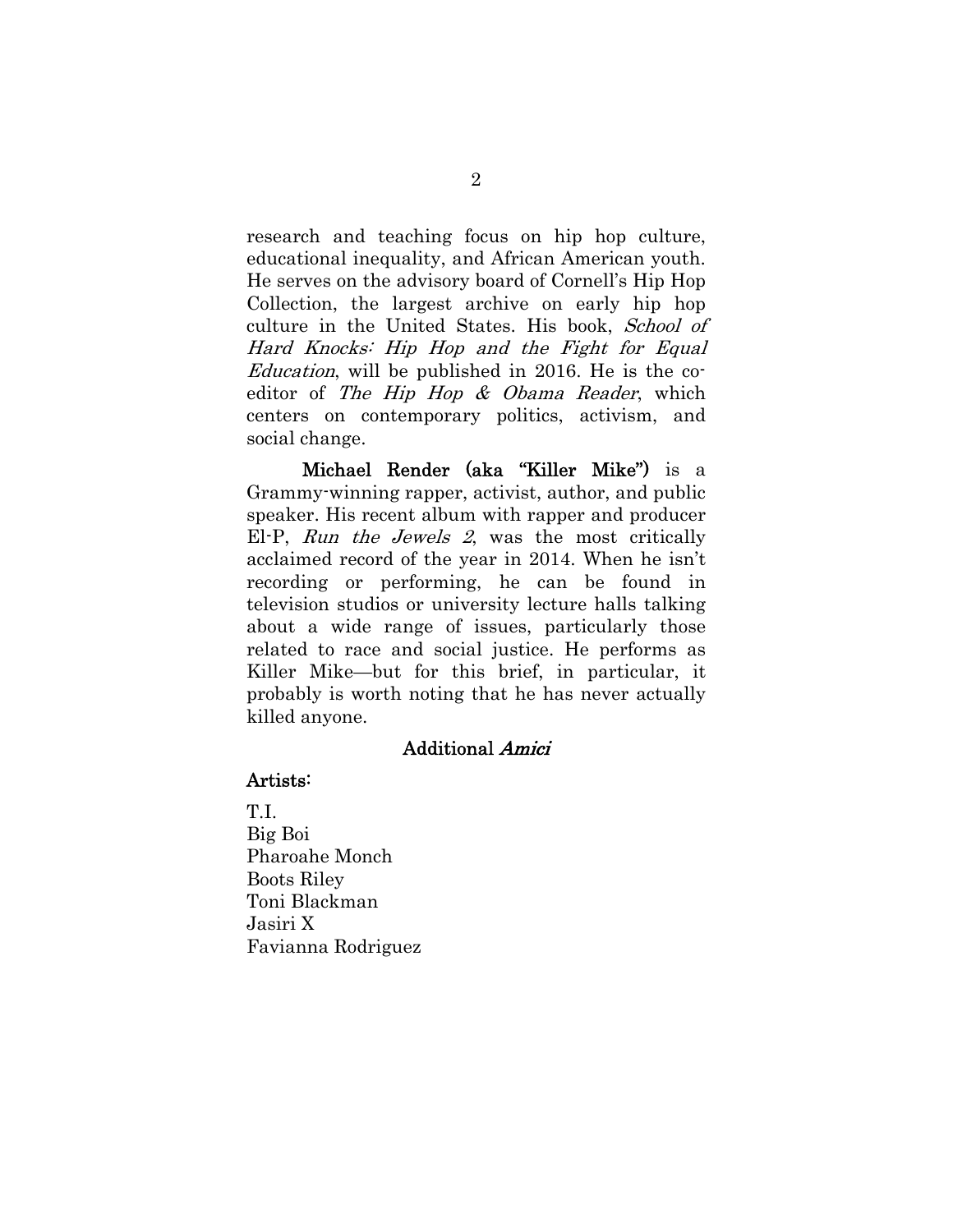#### Professors:

Jody Armour, University of Southern California Paul Butler, Georgetown University Andrea Dennis, University of Georgia Christopher Emdin, Columbia University Murray Forman, Northeastern University Kyra Gaunt, City University of New York (Baruch) Geoff Harkness, Morningside College Walter Kimbrough, Dillard University Robin D.G. Kelley, University of California, Los Angeles Kiese Laymon, Vassar College Jooyoung Lee, University of Toronto Theresa Martinez, University of Utah Mark Anthony Neal, Duke University Emery Petchauer, Oakland University James Peterson, Lehigh University Ruth Peterson, Ohio State University Emmett Price III, Northeastern University Eithne Quinn, University of Manchester Joseph Schloss, City University of New York (Baruch) Lester Spence, Johns Hopkins University Jeffrey Urdangen, Northwestern University

### Scholars/Authors:

Charlie Braxton Alan Light Kevin Powell

#### SUMMARY OF ARGUMENT

This Court should grant certiorari because the Fifth Circuit's decision effectively denies First Amendment protections to rap music, arguably the

3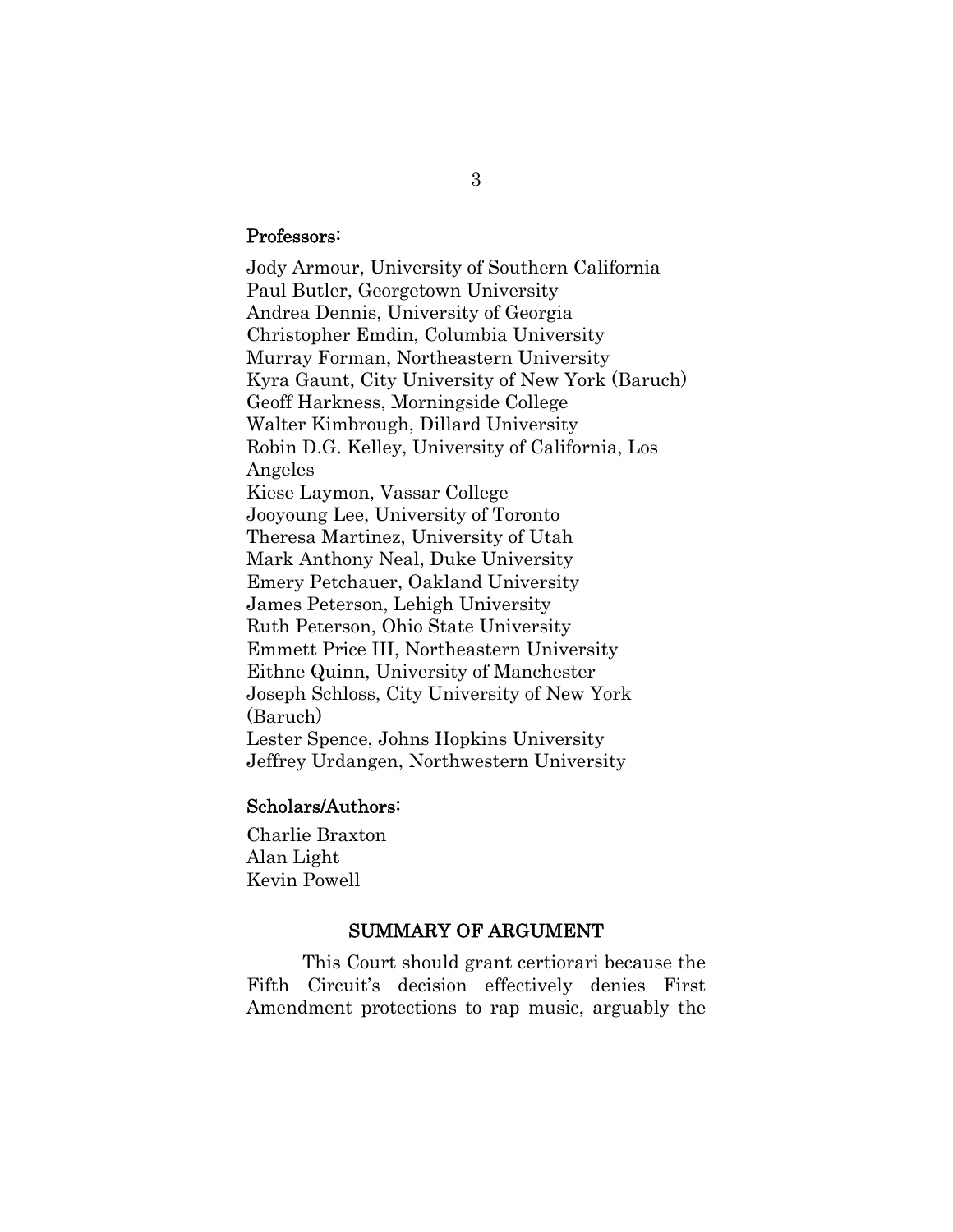most influential musical genre of the last 50 years. Using rap as his voice of protest, Taylor Bell recorded a song calling attention to serious problems facing students at his school.

 In its ruling, the Fifth Circuit focused on the violent rhetoric in Bell's song. Although the lyrics cited in the ruling are commonplace in rap and reflect some of the genre's most basic conventions, the Fifth Circuit ruled that they were "threatening, harassing, and intimidating." As a result, the Government punished a young man for his art—and, more disturbing, for the musical genre by which he chose to express himself.

"Under our Constitution, 'esthetic and moral judgments about art and literature . . . are for the individual to make, not for the Government to decree, even with the mandate or approval of a majority." *Brown v. Entm't Merchants Ass'n*, 131 S. Ct. 2729, 2733 (2011) (quoting United States v. Playboy Entm't Group, Inc., 529 U.S. 803, 818 (2000)). Yet this did not apply to Taylor Bell.

In December 2010, several female students told Bell—then a high school senior with a nearly spotless disciplinary record—that two coaches at their school were engaging in inappropriate sexual behavior toward them and other female students. Convinced that any report of this misconduct to school officials would fall on deaf ears, Bell—an aspiring rap musician—wrote a song about the coaches' behavior during winter break and recorded it in a professional studio. He posted the song, PSK da Truth, to Facebook and YouTube.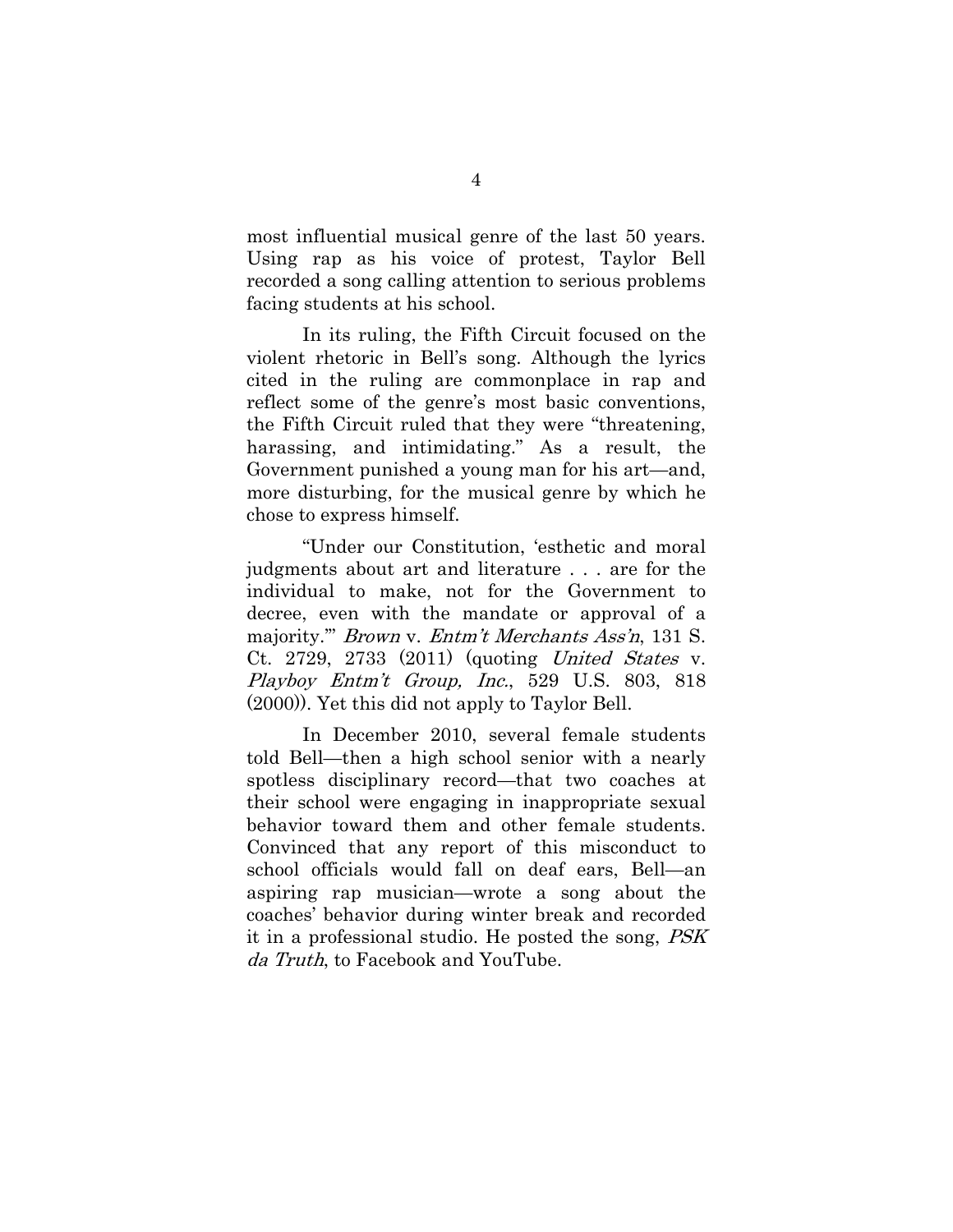In PSK da Truth, Bell calls out the coaches by name, at times using aggressive rhetoric to condemn their behavior. When school administrators confronted him about the song, Bell insisted—as he still does—that while the accusations about the coaches were true, the rhetoric directed at them was not intended to be threatening or taken literally. PSK da Truth was, according to Bell, just a song.

Following a lengthy decision-making process, Bell was suspended and sent to an "alternative school" by the school's Disciplinary Committee. A Committee member suggested that Bell's use of profanity in the song was the reason for his suspension: "Censor that stuff. Don't put all those bad words in it . . . The bad words ain't making it better."

In attempting to censor Bell's artistic expression, the school, and later the Fifth Circuit, essentially took aim at rap music, a sophisticated form of poetry that has served as an important vehicle for social commentary and political protest, particularly among young men and women of color. By taking Bell's song lyrics literally rather than as forms of artistic expression, both the school and the Fifth Circuit essentially delegitimized rap as an art form that is entitled to full protection under the Constitution.

But rap most certainly is art. Like all poets, rappers privilege figurative language and employ a full range of literary devices. They also invent new words, invert the meanings of others, and lace their lyrics with dense slang and coded references that outsiders frequently do not understand. What's more, rappers famously rely on exaggeration and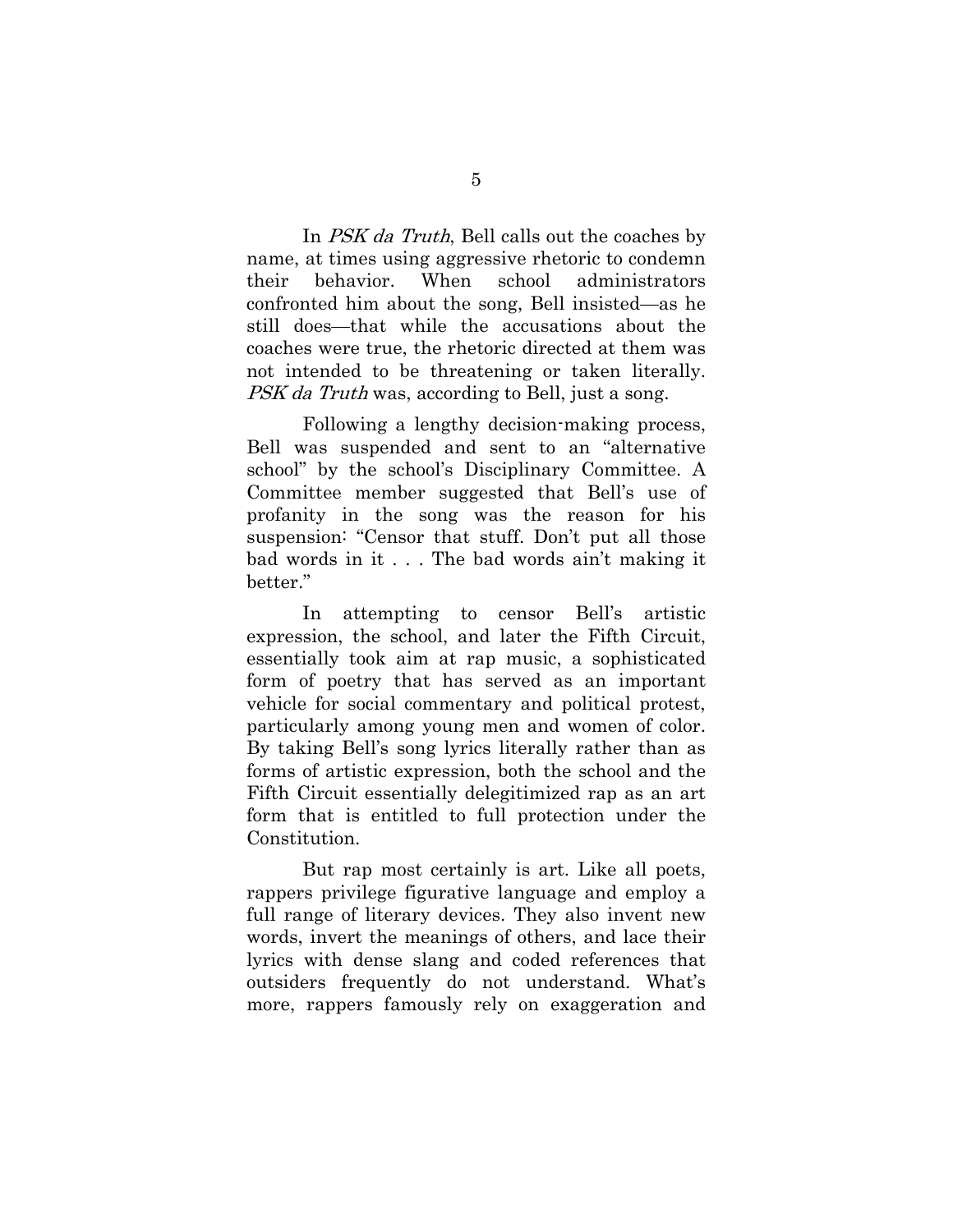hyperbole as they craft the larger-than-life characters that have entertained fans for decades.

Bell's lyrics reflect these complex traditions. Told from the perspective of T-Bizzle the fictional character created by Bell to narrate the song—*PSK da Truth* is intentionally provocative. But it draws on the conventions of mainstream rap, particularly the highly successful subgenre of "gangsta" rap.

As this brief discusses, the phrases deemed "threats" by the Fifth Circuit were, in actuality, wellworn rap lyrics borrowed—at times nearly verbatim—from some of music's most successful and acclaimed performers.

Reading these violent lyrics as a type of autobiography ignores rap's artistic conventions, thereby negating it as an art form, and perpetuates enduring stereotypes about the inherent criminality of young men of color, the primary producers of rap music. Studies establish that many people also harbor negative stereotypes about rap music that they do not have about other musical genres.

If our judicial system allows these stereotypes to go unchallenged, justice will continue to be elusive for those Americans most in need of a voice—a voice that rap music has given them.

### ARGUMENT

## A. "Fight the power": The politics of hip hop.

Rap music, defined as a ''musical form that makes use of rhyme, rhythmic speech, and street vernacular, which is recited or loosely chanted over a musical soundtrack," is among the most influential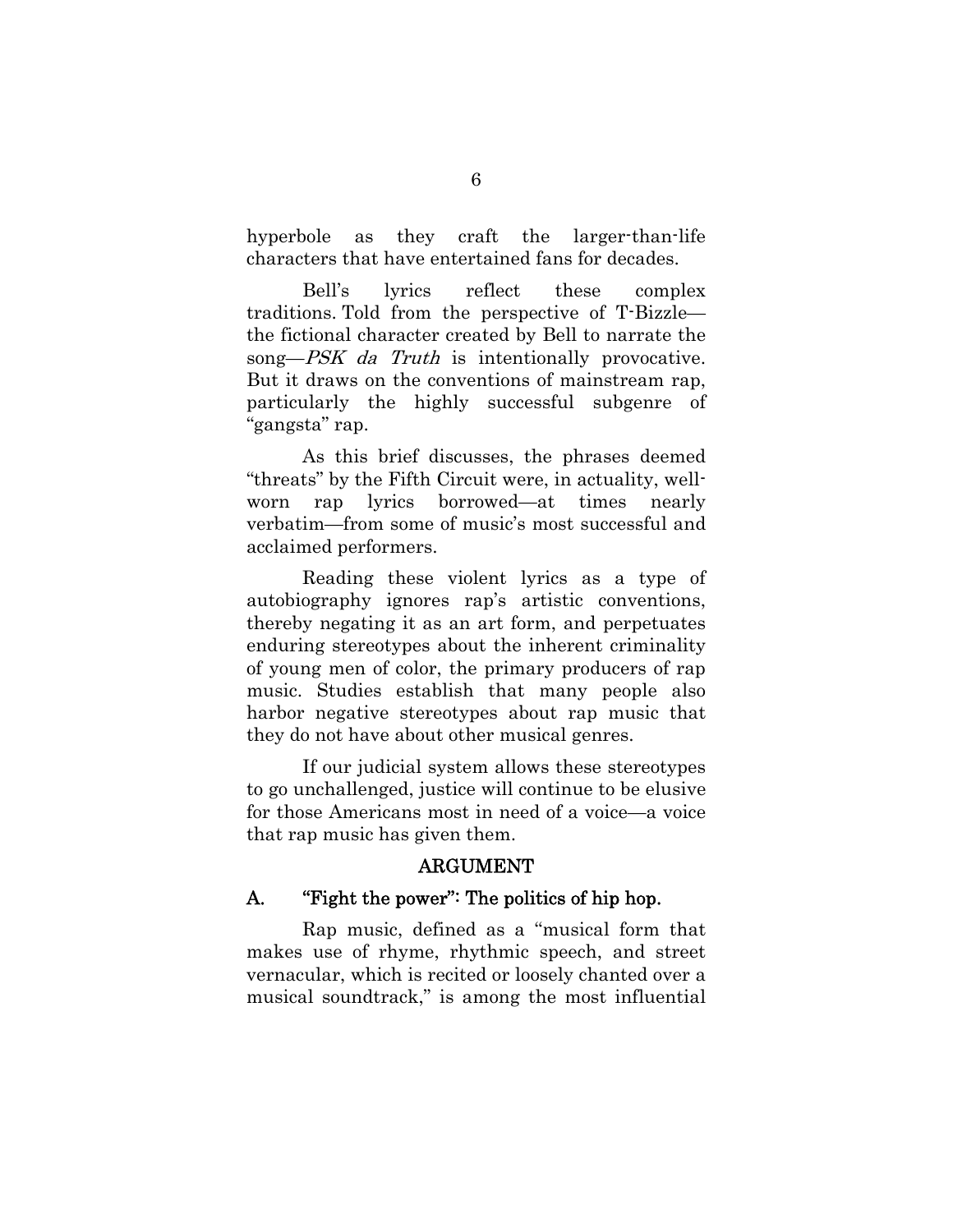and commercially successful musical genres of the past several decades. CHERYL L. KEYES, RAP MUSIC AND STREET CONSCIOUSNESS 1 (2002).

 Rap, a central component of hip hop culture, is responsible for more musical innovation than the British Invasion of the 1960s—led by The Beatles and The Rolling Stones—and the rise of rap is "the single most important event" in popular music during the past 50 years. Matthias Mauch, Robert M. MacCallum, Mark Levy & Armand M. Leroi, The Evolution of Popular Music: USA 1960-2010, ROYAL SOCIETY OPEN SCIENCE 1, 6-8 (2015), http://rsos.royal societypublishing.org/content/royopensci/2/5/150081.f ull.pdf.

Over its 40-year history, rap's influence has extended far beyond music. Since the 1980s, multinational corporations increasingly have incorporated rap into their marketing and advertising campaigns, and so today, companies like Apple, Duncan Hines, Hewlett Packard, and Procter & Gamble all incorporate rap and hip hop culture into their branding. STEVE STOUTE, THE TANNING OF AMERICA: HOW HIP-HOP CREATED A CULTURE THAT REWROTE THE RULES OF THE NEW ECONOMY 187-89 (2011). Hip hop's influence can also be found in fashion, seen in film, and heard in the everyday speech of younger generations. PAUL BUTLER, LET'S GET FREE: A HIP-HOP THEORY OF JUSTICE 124-25 (2010). In short, hip hop is everywhere.

But hip hop's cultural presence today is a far cry from its humble beginnings in the 1970s, when it emerged out of the South Bronx, an area of New York City that had become one of the nation's most extreme examples of urban decay. EMMETT G. PRICE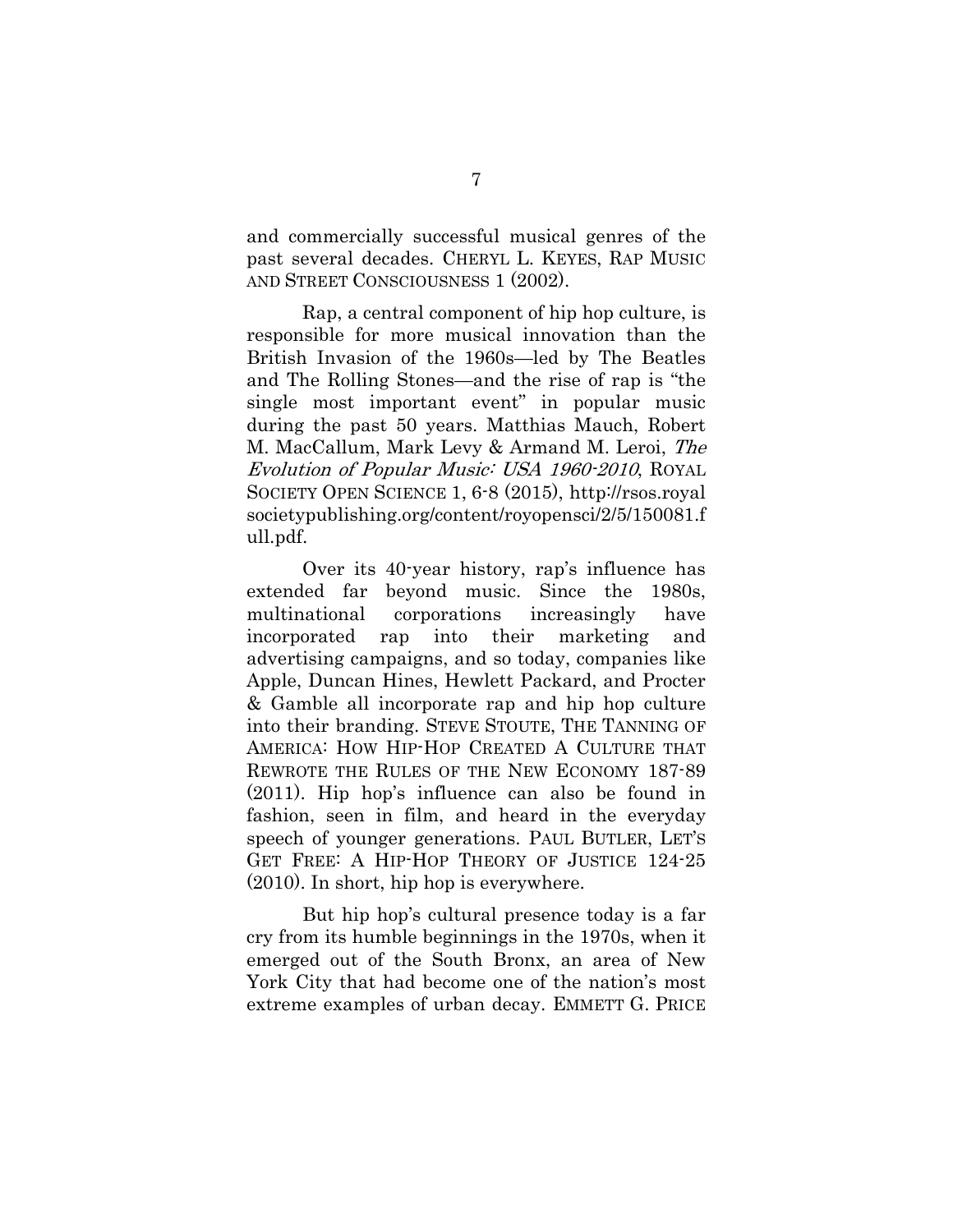III, HIP HOP CULTURE 4-7 (2006). With thousands of burnt-out or abandoned buildings, the physical landscape mirrored the hopelessness faced by its residents, who were forced to deal with the combined effects of poverty, unemployment, gang violence, and isolation from mainstream America. JEFF CHANG, CAN'T STOP, WON'T STOP: A HISTORY OF THE HIP HOP GENERATION 10-19 (2005).

Hip hop—a cultural movement comprised of performance arts such as MCing ("rapping"), DJing ("spinning"), breakdancing ("b-boying"), and graffiti ("writing")—began as a response to these dire conditions. Pioneers like Afrika Bambaataa (once a gang leader himself) used spiritual and political consciousness ("knowledge of self") to develop hip hop as a tool for ending gang violence by providing an outlet that transformed the inherent competitiveness and territoriality of gang life into something artistic and productive. Dance competitions, rap battles, and other competitive performances replaced actual fighting, and rap in particular eventually became an alternative, legal source of income for blacks and Latinos otherwise cut off from labor market opportunities. Travis L. Gosa, The Fifth Element: Knowledge, in THE CAMBRIDGE COMPANION TO HIP-HOP 56, 58-61 (Justin A. Williams ed., 2015).

Rap also developed as a way to raise awareness about social problems by criticizing public figures who appeared uninterested in the plight of urban America's most vulnerable citizens. By the late 1980s, rappers took this social and political commentary to mainstream audiences, with groups like Public Enemy, Boogie Down Productions, and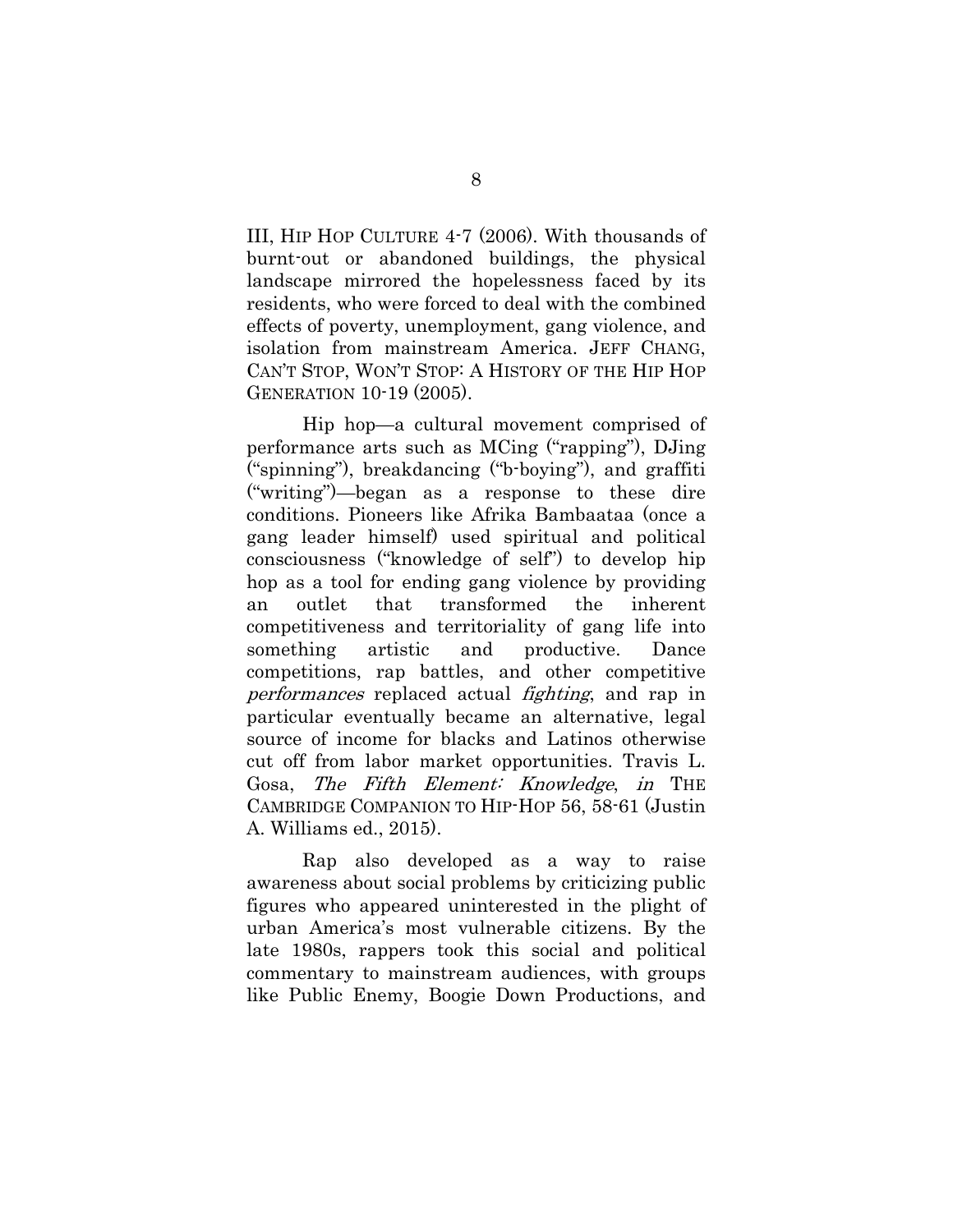Niggaz Wit Attitudes (N.W.A) launching powerful attacks against the establishment, addressing a wide range of social problems including racism, economic inequality, and police brutality.

As rap's influence grew, scholars began to acknowledge the genre's important political role in giving "voice to the tensions and contradictions in the public urban landscape." TRICIA ROSE, BLACK NOISE: RAP MUSIC AND BLACK CULTURE IN CONTEMPORARY AMERICA 22 (1994). For many, rap demonstrated a revival of the black nationalism and political progressivism of the late 1960s and early 1970s, causing scholars to recognize rap's "profound potential as a basis for a language of liberation." Ibid at 144. Today, even as much of rap has gone mainstream, it remains typical for scholars, journalists, and fans alike to acknowledge rap as "an expression of oppositional culture." Theresa A. Martinez, *Popular Culture as Oppositional Culture*: Rap as Resistance, 40 SOC. PERSP. 265, 268 (1997); Charis E. Kubrin & Erik Nielson, Rap on Trial, 4 RACE & JUST. 185, 189 (2014).

Predictably, challenging the status quo made rappers targets. The members of N.W.A, for example, found themselves and their record label targeted for intimidation by the FBI and local law enforcement agencies after the release of their protest song Fuck tha Police (which Rolling Stone named among the 500 greatest songs ever written), as did other artists who released anti-police tracks in the years that followed.

Even rappers who struck a less combative pose found themselves entangled with the law. In the late 1980s and early 1990s, artists like LL Cool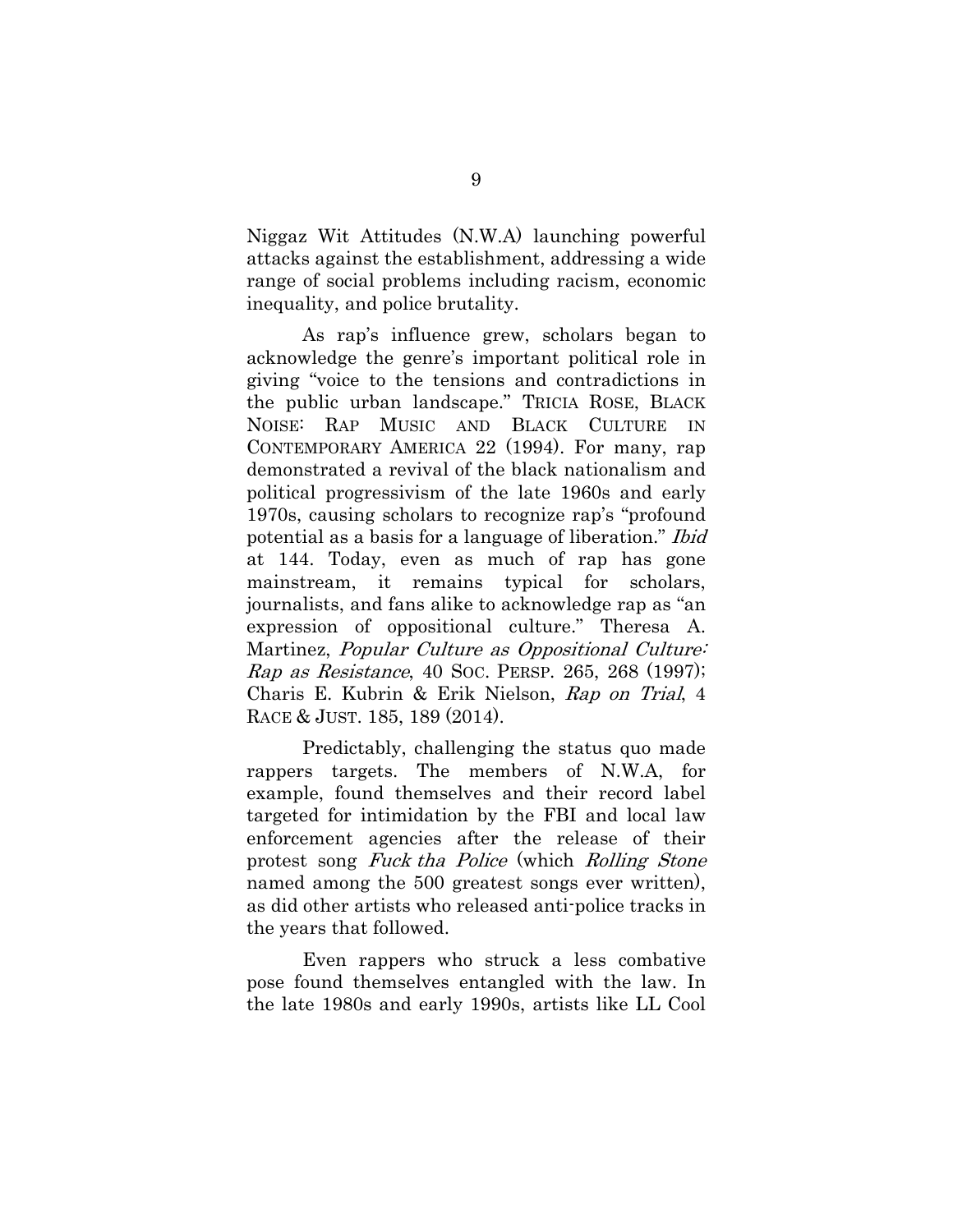J, Too Short, and 2 Live Crew were arrested for performances that authorities deemed lewd or profane. See PETER BLECHA, TABOO TUNES: A HISTORY OF BANNED BANDS AND CENSORED SONGS 16- 18 (2014); Travis L. Dixon & Daniel G. Linz, Obscenity Law and Sexually Explicit Rap Music: Understanding the Effects of Sex, Attitudes, and Beliefs, 25 J. APPLIED COMM. RES. 217, 219-20 (1997). Other rappers were denied opportunities to perform in public venues, often thanks to police pressure. ROSE, supra, at 132-35.

Today, although rap music has entered the mainstream, the suspicion, fear, and anger it provokes remain. Rap is vilified in the press by critics from a variety of perspectives, either as "fake" music or as a scourge to minority communities. See, e.g., Hip Hop on Trial Debate (June 27, 2012), https://www.youtube.com/watch?v=r3-7Y0xG89Q (last visited December 12, 2015). Alongside this criticism comes continued scrutiny from law enforcement, including police task forces created for the express purpose of surveilling rappers. Erik Nielson, "Here Come the Cops": Policing the Resistance in Rap Music, 15 INT'L J. CULTURAL STUD. 349, 350 (2011).

In his memoir, *Decoded*, Jay-Z—one of the best-selling artists in history—recounts being following around New York City by the same "hip hop cop" for seven years and, at one point, being arrested for no reason other than so police could "paint the picture of me as a menace to society." JAY-Z, DECODED 162 (2011). Jay-Z explains why rappers, as opposed to artists in other genres, receive such treatment: "The difference is obvious, of course: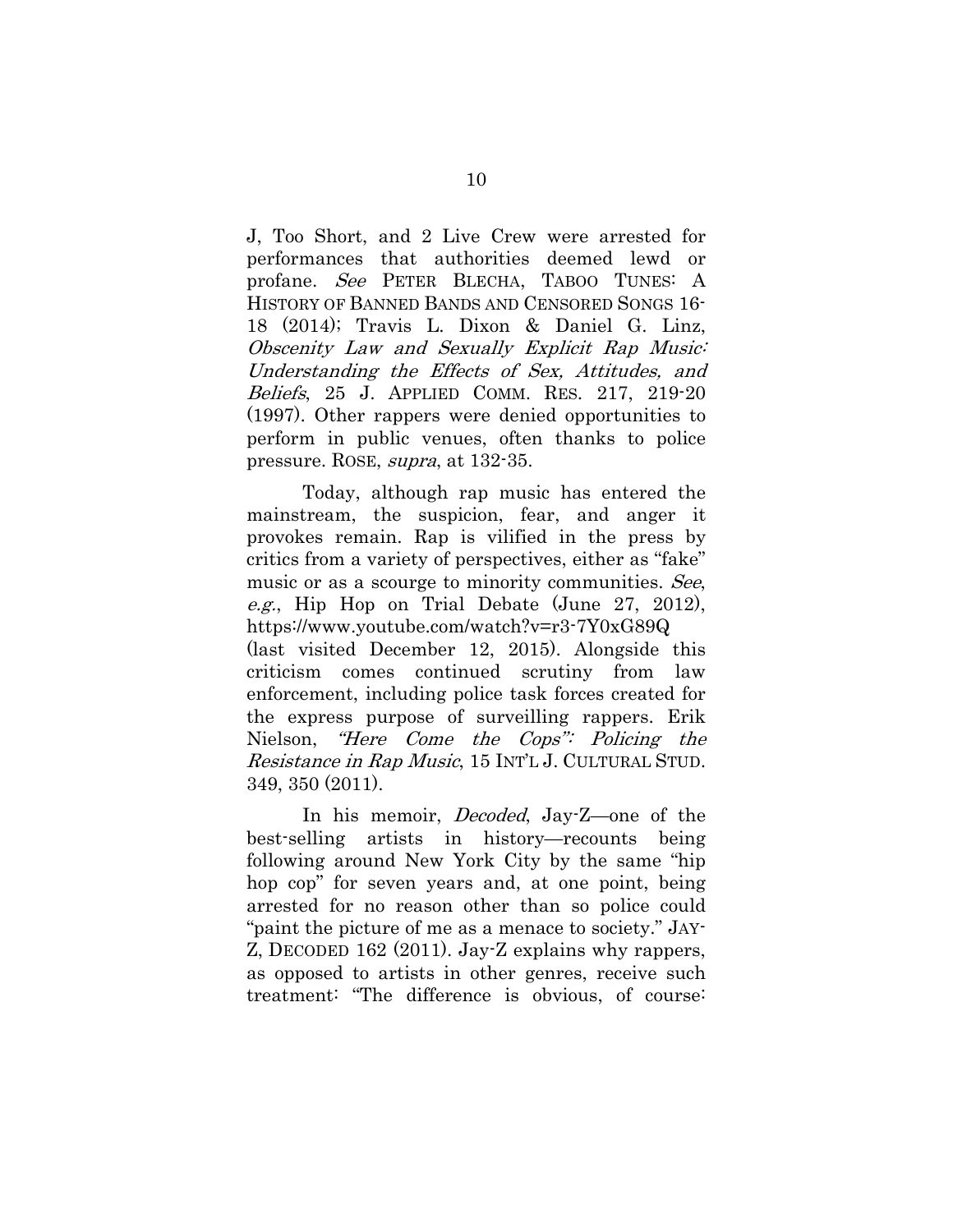Rappers are young black men telling stories that the police, among others, don't want to hear." Ibid.

Despite the misperceptions that continue to result in the persecution of rap, many people have begun to see its profound capacity to improve lives. Educators use rap lyrics to develop critical thinking skills and foster a sense of civic responsibility. In the classroom, hip hop provides an accessible language for teaching about the social problems facing disadvantaged youth. The writing and analysis of rap lyrics—including those with violent themes—is used in peer mediation to preempt and decrease actual violence in urban schools. In addition to improving student-teacher relationships and defusing tensions between students, using rap music can even boost academic achievement. See generally Christopher Emdin, Affiliation and Alienation: Hip-Hop, Rap, and Urban Science Education, 42 J. CURRICULUM STUD. 1 (2010); Mark Lamont Hill & Emery Petchauer, SCHOOLING HIP-HOP: EXPANDING HIP-HOP BASED EDUCATION ACROSS THE CURRICULUM 31 (2013).

Rap also has proven itself as a potent tool for political engagement and mobilization. Research demonstrates that people who listen to rap music are more likely to engage in certain types of political protest. LESTER K. SPENCE, STARE IN THE DARKNESS: THE LIMITS OF HIP-HOP AND BLACK POLITICS 65-71 (2011). On a wider scale, hip hop has become a central component of a variety of local and national political organizations, which have developed increasingly sophisticated methods for engaging young voters in the political process. See generally Bakari Kitwana & Elizabeth Méndez Berry, It's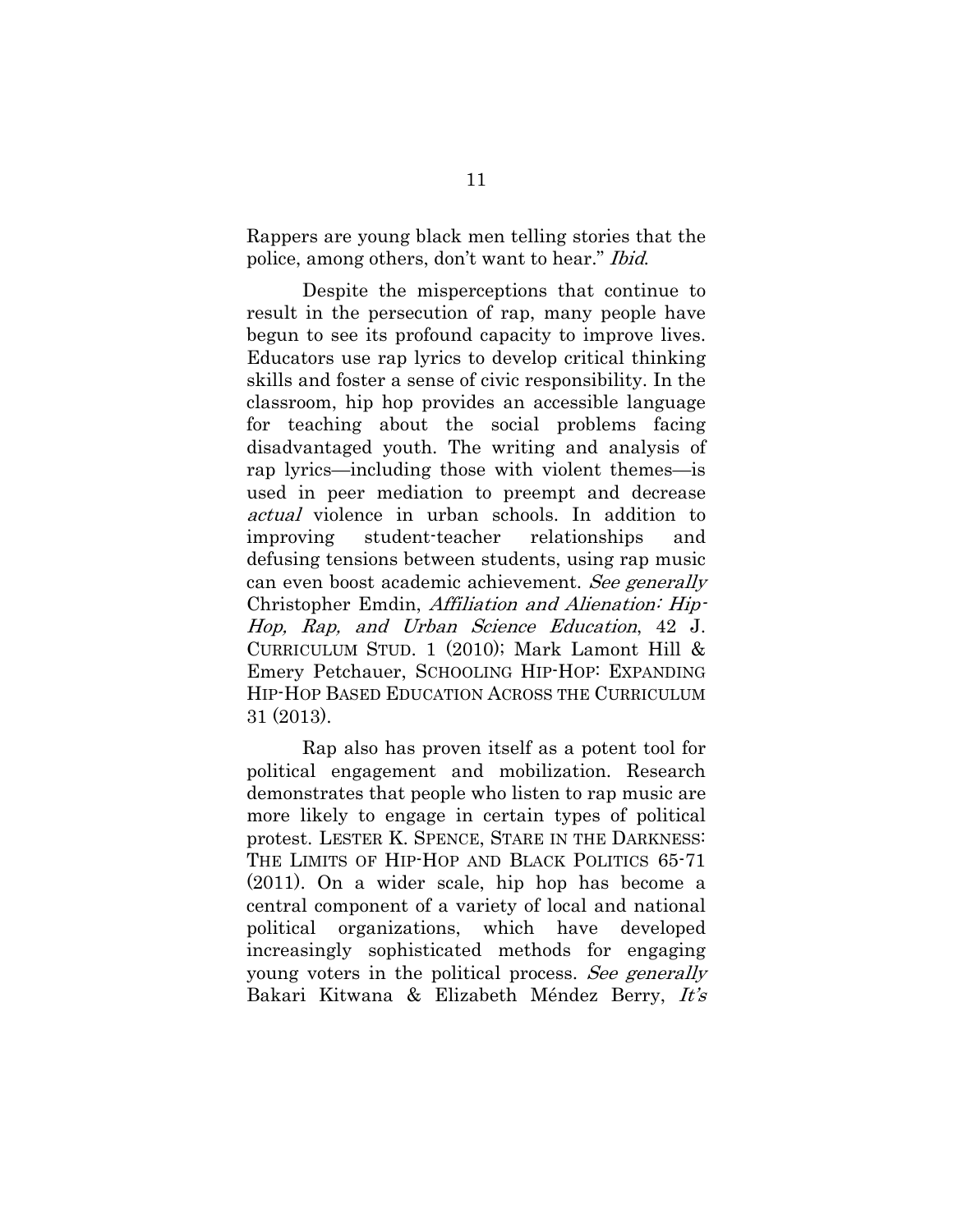Bigger Than Barack: Hip Hop Political Organizing, 2004-2013, in THE HIP HOP & OBAMA READER 54 (Travis L. Gosa & Erik Nielson eds., 2015). Even presidential candidates—from both parties—have begun embracing hip hop in their campaigns.

Perhaps recognizing the transformative power of hip hop, both in the U.S. and abroad, the Vatican included the song Changes by Tupac Shakur (a rapper well known for using violent rhetoric to attack institutions of power) on its official MySpace playlist in 2009. Jo Piazza, Tupac Song Selected for Vatican Playlist, CNN (Dec. 4, 2009), http://edition. cnn.com/2009/SHOWBIZ/Music/12/04/tupacvatican.p laylist/. The song includes lyrics like "Give the crack to the kids, who the hell cares, one less hungry mouth on the welfare" and "My stomach hurts, so I'm looking for a purse to snatch." The Vatican unlike the Disciplinary Committee and Fifth Circuit—apparently recognized the difference between artistic expression and literal truth.

Like Tupac Shakur, Taylor Bell was using his music to effect *changes*. In the final portion of the video for his song PSK da Truth, Bell says that in rapping about sexual misconduct at his high school, he is trying to raise awareness about similar injustices around the world: "It's something that's been going on, you know, worldwide for a long time that I just felt like, you know, I needed to address."

Following a long line of rappers before him, Bell saw an opportunity to confront injustice. In the best traditions of art and advocacy, he seized it placing himself squarely within the tradition of social and political protest that has in many ways defined rap music. To preserve that tradition in rap,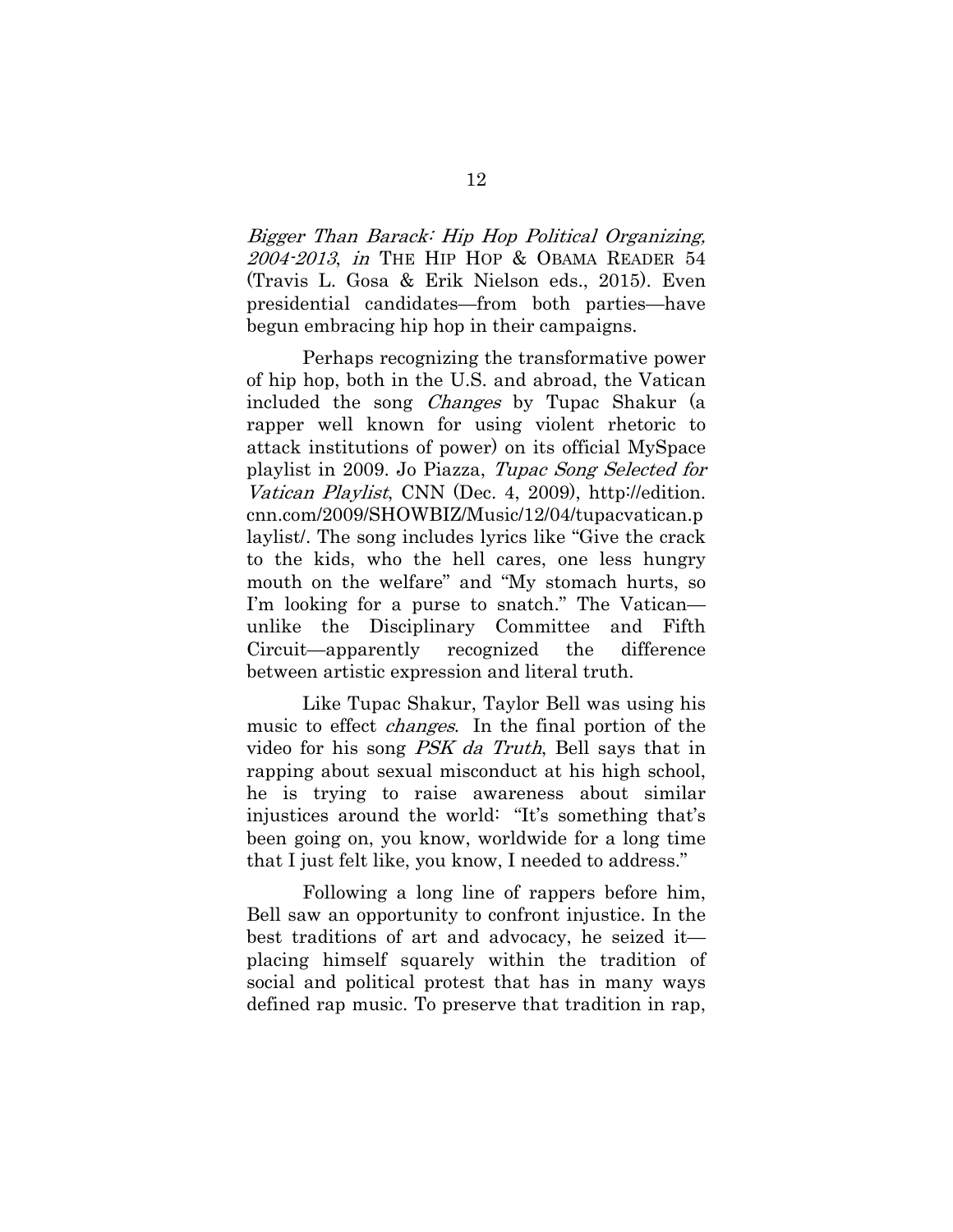and in art generally, this Court should hear Bell's case.

## B. "Put my Glock away, I got a stronger weapon that never runs out of ammunition": The nonliteral rhetoric of hip hop.

 Rap's global appeal is no doubt rooted in its willingness to challenge social conventions. But its success also owes to its willingness to challenge artistic conventions. Drawing on black musical and storytelling traditions dating back centuries, rappers have fashioned a poetic form that thrives on the sophisticated manipulation of language, often drawing its strength from "shattering taboos, sending up stereotype, and relishing risqué language and subject matter." Henry Louis Gates Jr., Foreword to THE ANTHOLOGY OF RAP xxv (Adam Bradley & Andrew DuBois eds., 2011).

Critically for this case, though, rap "complicates or even rejects literal interpretation," something that is true of many of rap's artistic and linguistic antecedents. Ibid. In the early decades of the Jim Crow era, for example, folk tales began cropping up in the Deep South, circulating orally throughout the African American community. These tales, or toasts, were early prototypes for rap; delivered in rhymed form, they could be bawdy and profane, and they celebrated the clever underdog who outwitted his opponent or the hero who instilled fear in those who dared oppose him. See Michael Render & Erik Nielson, Rap Lyrics Are Fiction—But Prosecutors Are Treating Them Like Admissions of Guilt, VOX (Mar. 26, 2015), http://www.vox.com  $/2015/3/26/8291871$ /rap-lyrics-mac-phipps; EITHNE QUINN, NUTHIN' BUT A "G" THANG 97-99 (2004).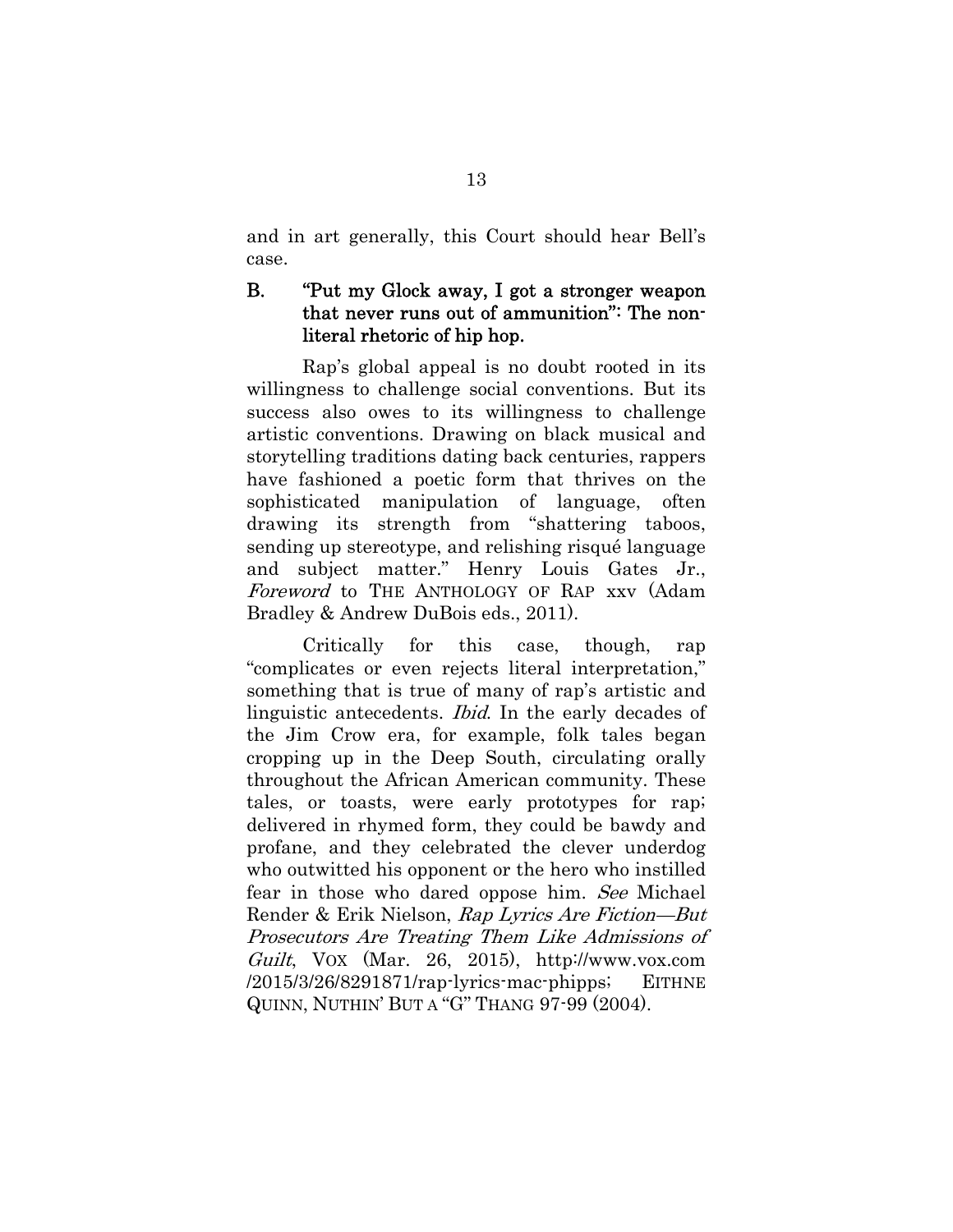The coarse language, explicit themes, and violent rhetoric sometimes found in the toasts is also apparent in "the dozens," verbal competitions in which two opponents trade insults—often in rhyme—until a winner emerges. Taken literally, the barbs traded in the dozens may sound like threats or incitements to violence. But as with African American word games generally, linguistic virtuosity is prized above all else, and the winner is the person able to overpower an opponent intellectually rather than physically.

The emphases on competition and verbal dexterity inherent to the dozens are very much at the heart of rap music as well. This is especially apparent in rap battles (competitions, like those depicted in the 2002 film  $\beta$  Mile, in which rappers "battle" each other in improvised rhymes) and socalled "diss tracks" (recorded songs in which rappers "diss," or *disrespect*, one another). 8 MILE (Universal Pictures 2002). In both, the insults can be vicious and the rhetoric can be violent, but those familiar with the genre know the words exchanged are not to be taken at face value.

For example, in the song Ether—one of the most famous "diss tracks" in rap history—wellknown rapper Nas takes aim at rival Jay-Z and his label Roc-A-Fella Records, at one point rhyming: "Hot rocks fellas, put you in a dry spot, fellas / in a pine box with nine shots from my Glock, fellas." NAS, Ether, on STILLMATIC (Ill Will Records & Columbia Records 2001). As fans of rap music understand, the violence here is metaphorical—the "hot rocks" (bullets) being fired are figurative, not literal. Neither rapper engaged in physical violence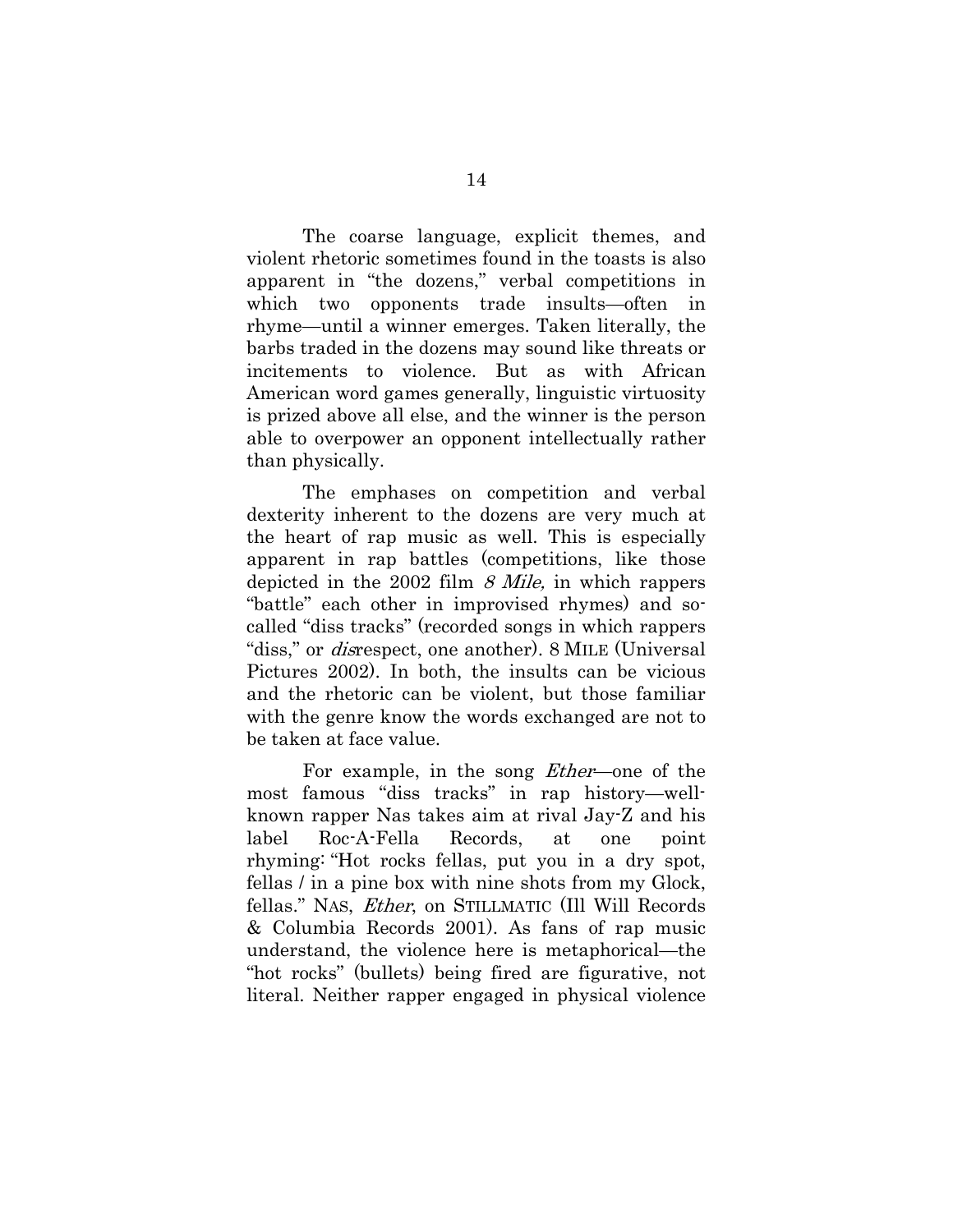against the other; in fact, after trading "diss tracks," they eventually became collaborators.

Songs like Ether reveal some of the most basic characteristics of rap as a creative form. Not only is the genre imbued with an inherent sense of competitiveness, it also is "a complex linguistic art where words are constantly in flux, changing meanings and intentions, texture and sound." ADAM BRADLEY, BOOK OF RHYMES: THE POETICS OF HIP HOP 89 (2009).

Like all poets, rappers privilege figurative language, relying on a full range of literary devices such as simile and metaphor. But in the tradition of African American vernacular, they also invent new words, invert the meaning of others, and lace their lyrics with dense slang and coded references that are intentionally inscrutable to outside observers. What's more, rappers famously rely on exaggeration and hyperbole as they craft the larger-than-life characters that have entertained fans for decades. Charis E. Kubrin, *Gangstas, Thugs, and Hustlas*: Identity and the Code of the Street in Rap Music, 52 SOC. PROB. 360, 369 (2005); Andrea L. Dennis, Poetic (In)Justice? Rap Music Lyrics as Art, Life, and Criminal Evidence, 31 COLUM. J.L. & ARTS 1, 25 (2007).

It is with these complex traditions in mind that we should interpret Taylor Bell's lyrics in PSK da Truth. Told from the narrative perspective of T-Bizzle—a character not to be conflated with Bell himself—the song is intentionally provocative. But it clearly engages the conventions of mainstream rap, particularly the commercially successful subgenre of "gangsta" rap (something signaled by the song title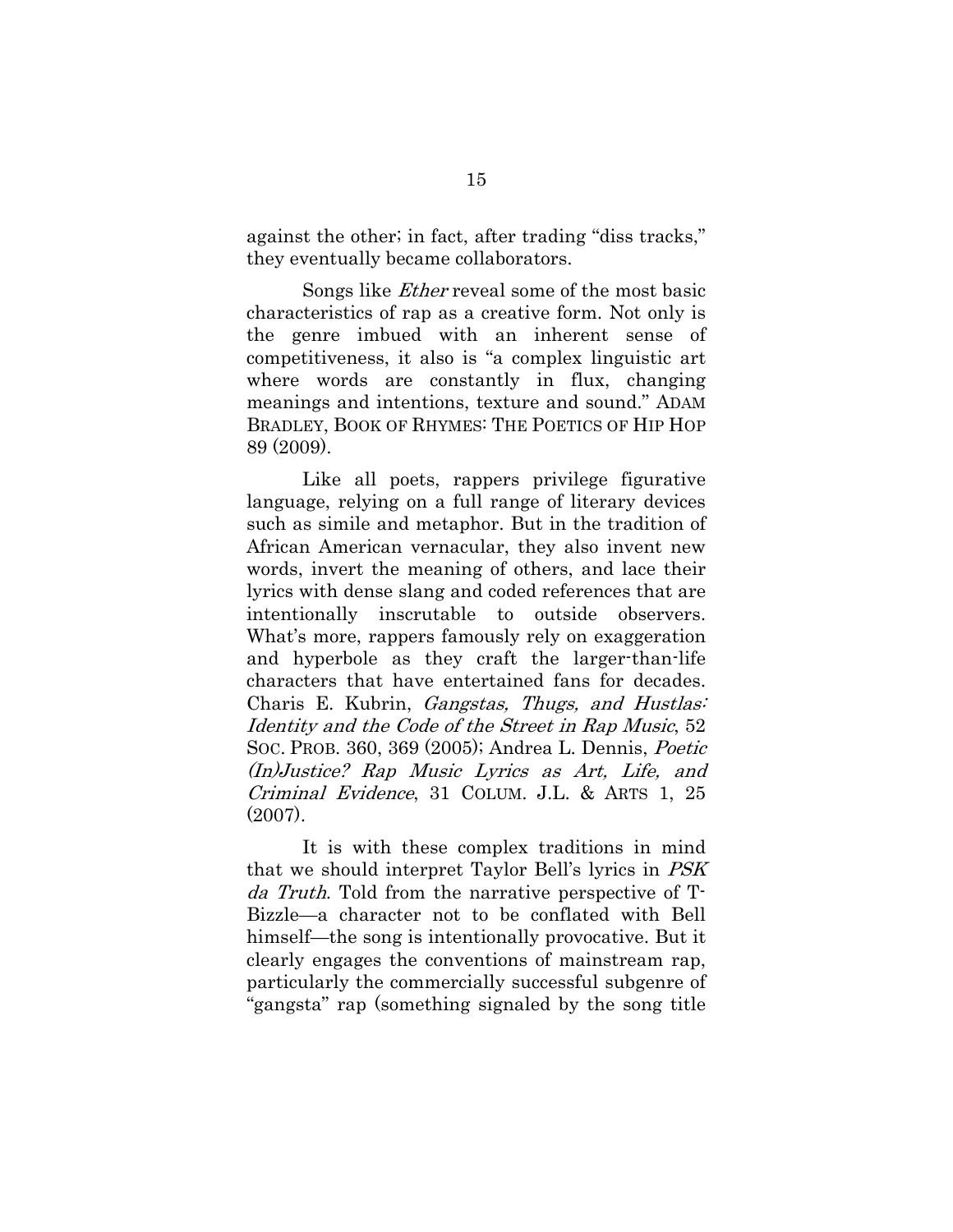itself, which draws on the 1985 song PSK What Does it Mean? by Schoolly D, an early and influential figure in gangsta-type rap).

When Bell raps, "fucking with the wrong one gon' get a pistol down your mouth (Boww!)," he is channeling well-worn phrases used by popular and established artists like Lil Wayne ("Pistol in your mouth, I can not make out what you tryin' to say"), Gucci Mane ("Put the pistol in ya mouth like dentures"), Waka Flocka Flame ("Niggas know I got a pistol in his mouth"), E-40 ("Put the pistol in his mouth and make it hurt, ooh"), and Scarface ("Put a pistol in his mouth, and blow his fucking brains out"). LIL WAYNE, *Bill Gates, on* I AM NOT A HUMAN BEING (Young Money, Cash Money & Universal Motown 2010); GUCCI MANE, Texas Margarita, on BRICK FACTORY: VOLUME I (available for download from www.livemixtapes.com 2014); WAKA FLOCKA FLAME, Where It At, on DUFLOCKA RANT: HALF-TIME SHOW (available for download on www.livemixtapes.com 2013); SCARFACE, Diary of a Madman, on MR. SCARFACE IS BACK (Rap-A-Lot Records 1991); E-40, It's  $On$ ,  $On$  Sight, on THE ELEMENT OF SURPRISE (Jive & Sick Wid It Records 1998).

Similarly, when Bell says, "Middle fingers up, if you want to cap that nigga / Middle fingers up, he get no mercy, nigga" he is drawing on commonlyused phrases by mainstream artists. Whether it's the countless rappers—including heavyweights Jay-Z, Snoop Dogg, Ice Cube, 2Pac, and Cool G Rap who have popularized the phrase "bust a cap" (to shoot someone), or the numerous artists who have released songs titled No Mercy, there is little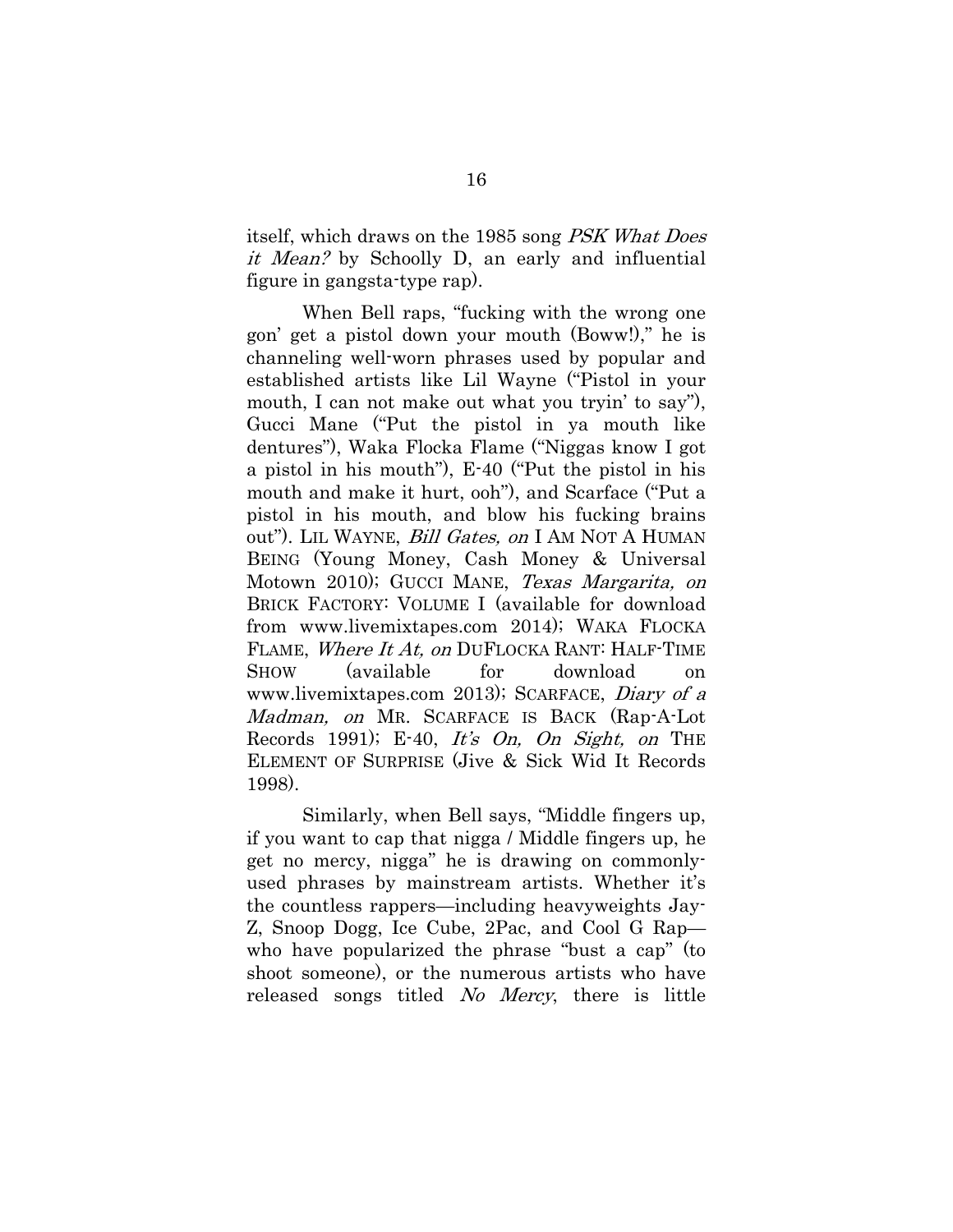question that Bell's lyrics are highly imitative of rap's most prominent—and critically acclaimed figures.

Equally imitative is the phrase "middle fingers up," a rebellious refrain that can be heard in scores of songs by a wide range of rappers like Nas ("Middle fingers up, fuck the police"), Kendrick Lamar ("middle finger up, give a fuck how they feel"), and Joey BADA\$\$ ("if you don't give a fuck, put your middle fingers up"). NAS, Breathe, on UNTITLED (Def Jam Recordings & Columbia Records 2008); KENDRICK LAMAR, Let Me Be Me, on KENDRICK LAMAR (Top Dawg Entertainment 2009); JOEY BADA\$\$, *Aim High*, (single available for download on www.avscion.com 2015).

In Butane (Champion's Anthem), a song by Killer Mike (one of the authors of this brief), rapper El-P draws on this phrase, too, ending the track with "Middle fingers up on the Titanic as it's going down." Killer Mike, Butane, on R.A.P. MUSIC (Williams Street Records 2012).

Many other elements of Bell's song—for example the stock references to drug dealing ("I'm a serve this nigga like I serve the junkies with some crack")—are reminders that PSK da Truth both replicates and builds upon some of rap music's most basic conventions.

Even the portions of the song that appear to be unique, such as those identifying the school officials by name, are nothing new to rap. Eminem who has won 15 Grammy Awards and sold more than 45 million albums in the United States—is well known for pushing boundaries with shocking, often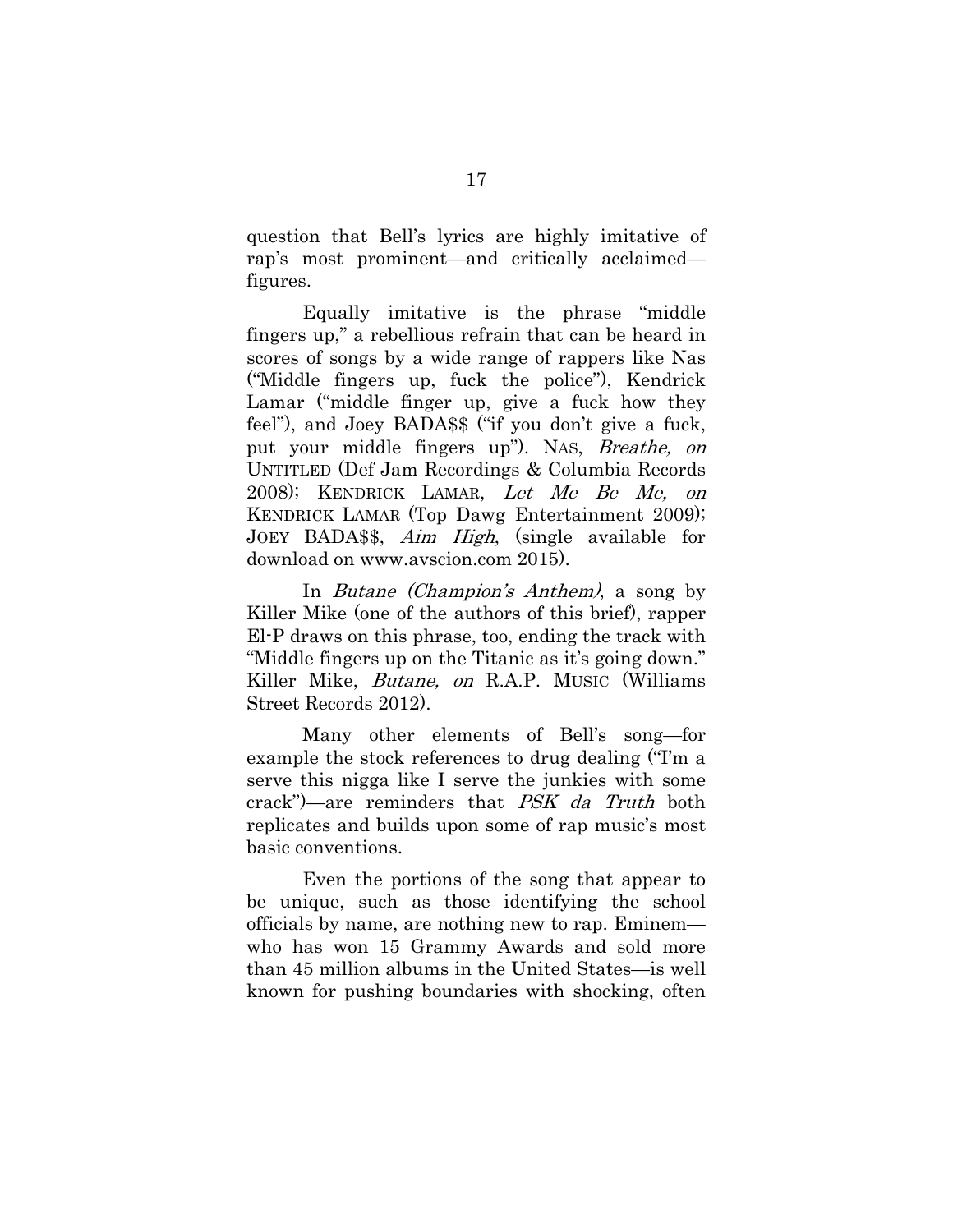violent lyrics. Some of those lyrics refer to his exwife, Kim Mathers, by name. In one song, titled *Kim*, he depicts her murder with lines like "Now shut the fuck up and get what's coming to you! / You were supposed to love me! / Now bleed bitch, bleed!" EMINEM, Kim, on THE MARSHALL MATHERS LP (Interscope Records, Aftermath Entertainment & Shady Records 2000). Marshall Mathers (Eminem's given name, not to be confused with the fictional identity in his music) has never been accused of trying to kill his wife; in fact, after their divorce in 2001, they remarried in 2006.

Likewise, after the beating of Rodney King by Los Angeles Police officers and the riots that followed, rapper Ice Cube identified some of the police officers by name in his song We Had to Tear this Mothafucka Up, at various points describing the revenge he would take against them with lines like "Born, wicked, Laurence Powell, foul/ Cut his fuckin' throat and I smile" and "Pretty soon we'll catch Sergeant Koon / Shoot him in the face, run up in him with a broom." Ice Cube, We Had to Tear this Mothafucka Up, on The Predator (Priority Records & EMI 1992). Of course, O'Shea Jackson (Ice Cube's given name)—an accomplished Hollywood actor, director, and producer with dozens of film credits to his name—never intended to carry out the acts depicted in the song.

More recently, high profile cases of police violence have prompted hip hop artists to employ similar rhetoric as a means of protest. So when, for example, Rick Ross raps, "George Zimmerman, when I see you, you gotta burn," a response to Zimmerman's highly publicized shooting of Trayvon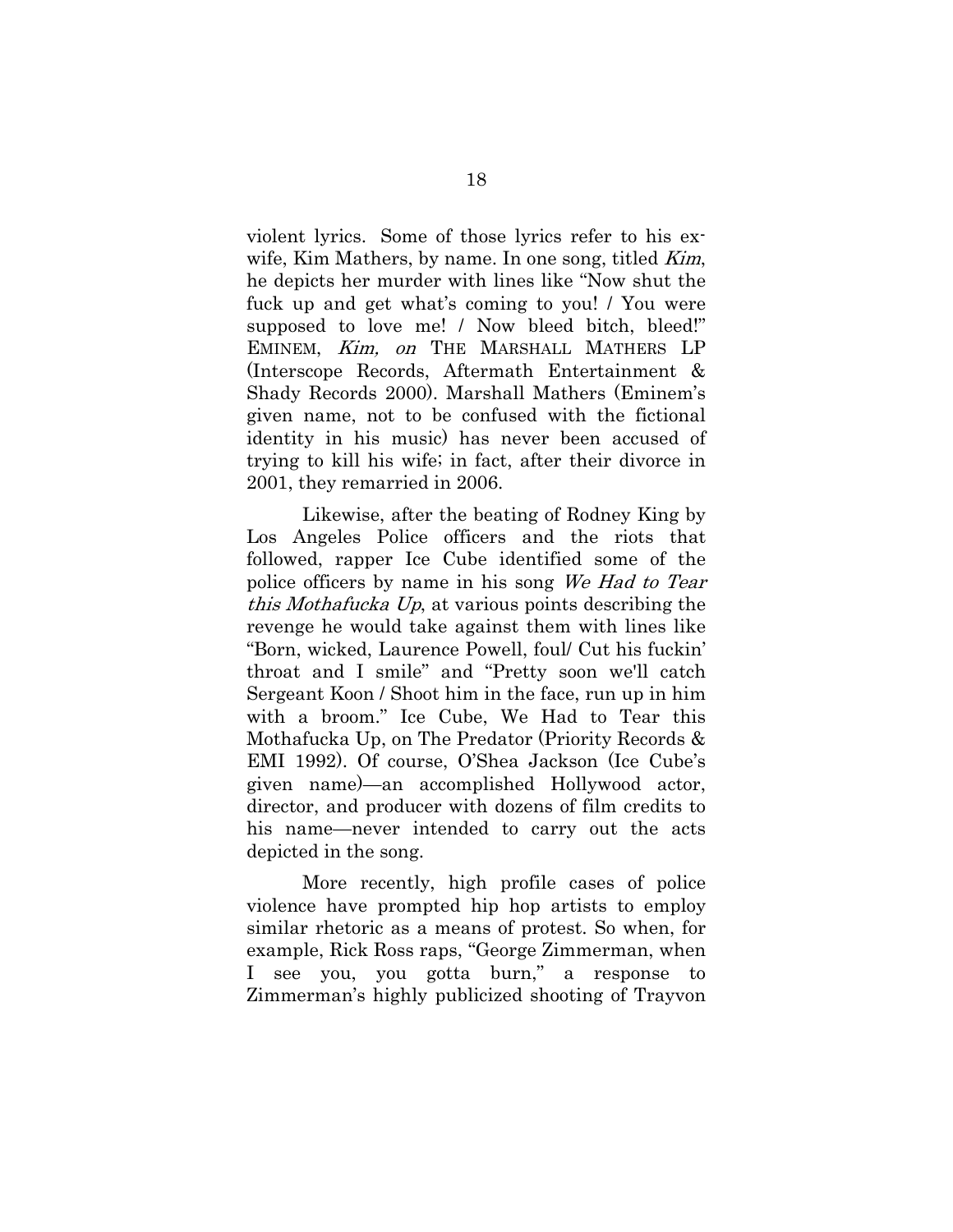Martin, he is engaging in an established tradition of decrying social injustice rather than levying a true threat against George Zimmerman. RICK ROSS, Burn, on HOOD BILLIONAIRE (Maybach Music Group, Def Jam Recordings & Slip-n-Slide Records 2014).

The themes found in Taylor Bell's song, and in rap generally, are in fact common across popular culture. In Folsom Prison Blues, country artist Johnny Cash famously sang, "I shot a man in Reno just to watch him die." JOHNNY CASH, Folsom Prison Blues, on AT SAN QUENTIN (Columbia Records 1969). Another first-person account of violence recorded by Cash, Delia's Gone, includes lines like "First time I shot her, I shot her in the side. / Hard to watch her suffer but with the second shot she died." JOHNNY CASH, Delia's Gone, on THE SOUND OF JOHNNY CASH (Columbia Records 1962).

Cash, of course, was no more guilty of these crimes than Eric Clapton and Bob Marley were of killing police officers when they recorded their respective versions of I Shot the Sheriff. ERIC CLAPTON, I Shot the Sheriff, on 461 OCEAN BOULEVARD (RSO 1974); BOB MARLEY, I Shot the Sheriff, on BURNIN' (Island Records 1973).

 Whether as a means of protest or simply as a form of entertainment, films, poems, works of visual art, and video games regularly take (metaphorical) aim at public figures as well, often employing violent rhetoric or imagery. They may be controversial, but they are given prominent public platforms to challenge and provoke their audiences, even if that means offending them as well.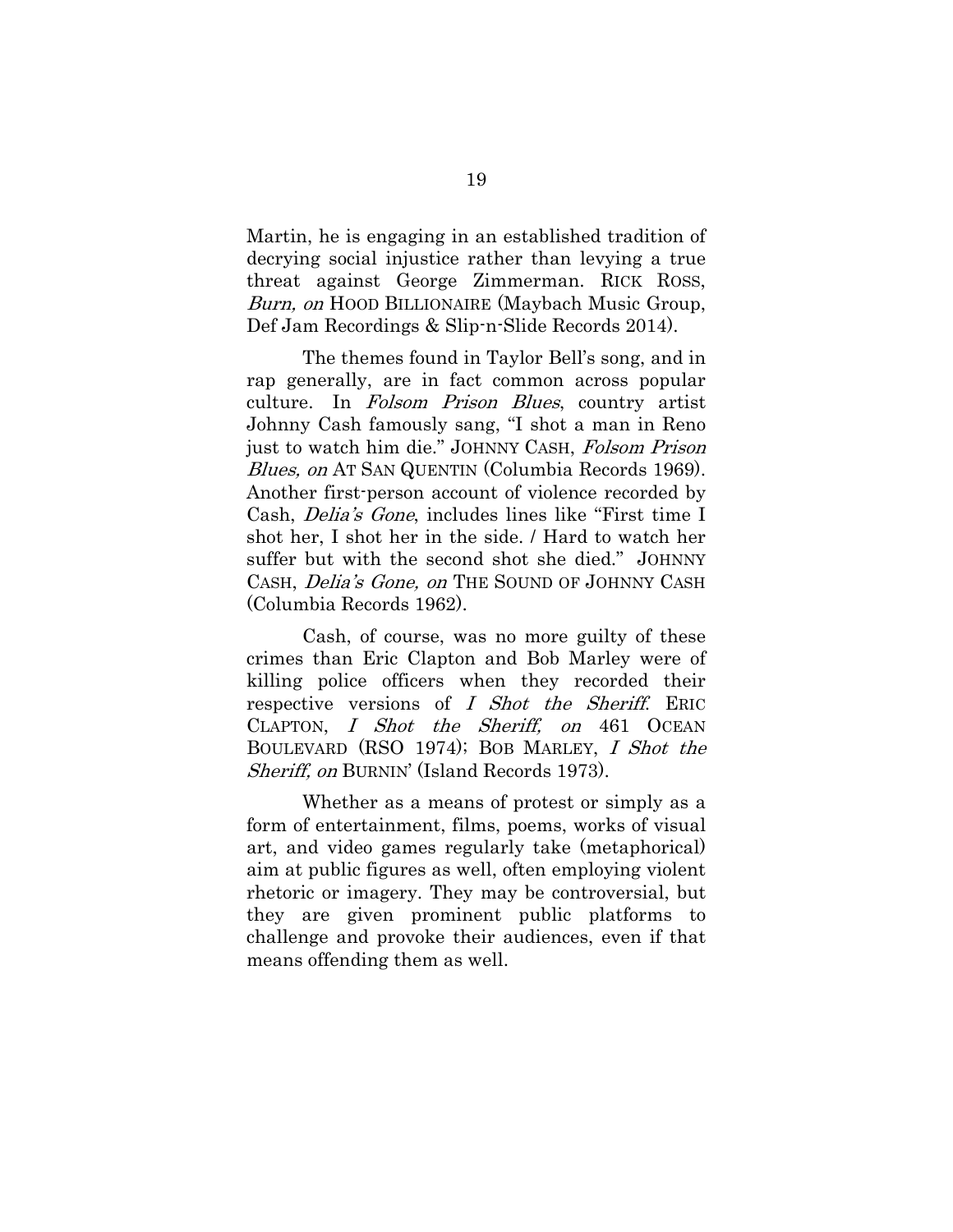## C. "They ain't scared of rap music—they scared of us": Rap's bad rap.

Langston Hughes once wrote that "[a]n artist must be free to choose what he does, certainly, but he must also never be afraid to do what he might choose. Langston Hughes, The Negro Artist and the Racial Mountain, in THE NORTON ANTHOLOGY OF AFRICAN AMERICAN LITERATURE 1311, 1314 (Henry Louis Gates, *et al.* eds., 2d ed. 2004). While many Americans no doubt would agree with this sentiment, the reality is that artists have every reason to be fearful if they choose to rap because people who don't understand the genre often fear it.

The visceral response that many people have to rap music stems in large part from broader racial stereotypes, especially about young men of color. In 1954, Gordon Allport defined stereotypes as categories of seemingly associated traits that are used to process information more quickly. This definition has been revised to include knowledge and expectations about a social group. Individuals may be consciously aware of stereotypes, but stereotyping can also occur at an unconscious level. Patricia G. Devine, *Stereotypes and Prejudice: Their Automatic* and Controlled Components, 56 J. PERSON. & SOC. PSYCH. 5, 6 (1989).

Stereotypes are most likely to be utilized when the decision maker has minimal information, needs to simplify a complex decision, and must make an evaluative judgment. See Ziva Kunda & Steven J. Spencer, When Do Stereotypes Come to Mind and When Do They Color Judgment? A Goal-Based Theoretical Framework for Stereotype Activation and Application, 129 PSYCH. BULL. 522, 540 (2003);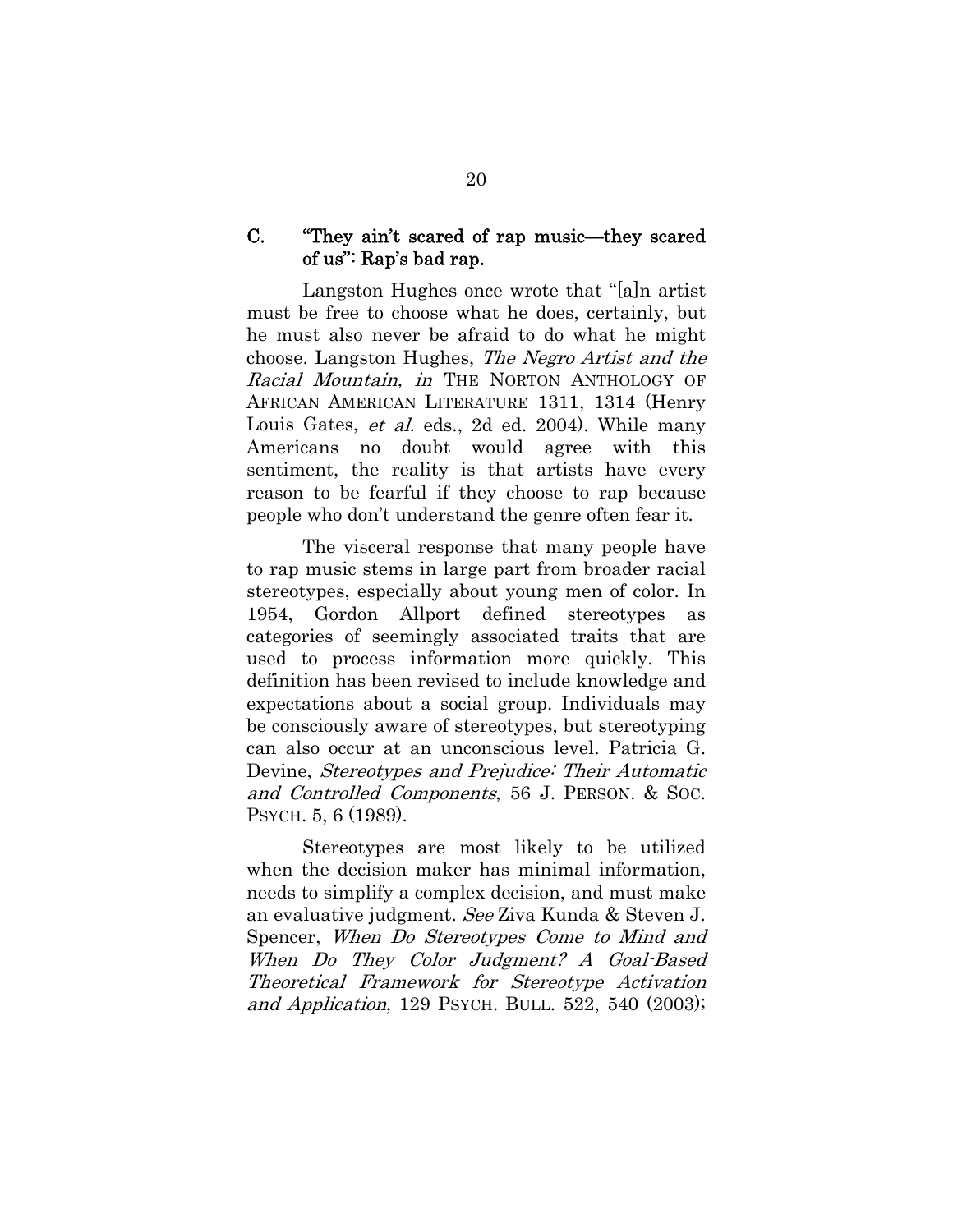Galen V. Bodenhausen & Meryl Lichtenstein, Social Stereotypes and Information-Processing Strategies: The Impact of Task Complexity, 52 J. PERSON. & SOC. PSYCH. 871, 871 (1987). When interpreting ambiguous behaviors or events, stereotypes are often used to make inferences about a person or a situation. David L. Hamilton,  $A$  Cognitive-Attributional Analysis of Stereotyping, 12 ADVANCES IN EXPERIMENTAL SOC. PSYCH. 53, 53 (1979).

Studies have explored stereotypes about music, particularly music genres that are considered violent or harmful to society. For example, country and pop are frequently regarded as less threatening than both rock and rap. Mary E. Ballard, Doris G. Bazzini & Alan R. Dodson, Genre of Music and Lyrical Content: Expectation Effects, 160 J. GENETIC PSYCH. 476, 484 (1999); Peter J. Rentfrow & Samuel D. Gosling, The Content and Validity of Music-Genre Stereotypes Among College Students, 35 PSYCH. OF MUSIC 306, 315-18 (2007). Yet the stereotypes associated with rock and rap differ from one another. Rap music is perceived as more likely to cause listeners to hurt others, while rock music is perceived as more likely to cause listeners to hurt themselves. One scholar has posited that these differences occur because rap is associated with black audiences while rock genres, like heavy metal, are associated with white audiences. Amy Binder, Constructing a Racial Rhetoric: Media Depictions of Harm in Heavy Metal and Rap Music, 58 AM. Soc. REV. 753, 765-66 (1993).

Similarly, research establishes that fans of heavy metal music are viewed as more selfdestructive, while fans of rap are seen as more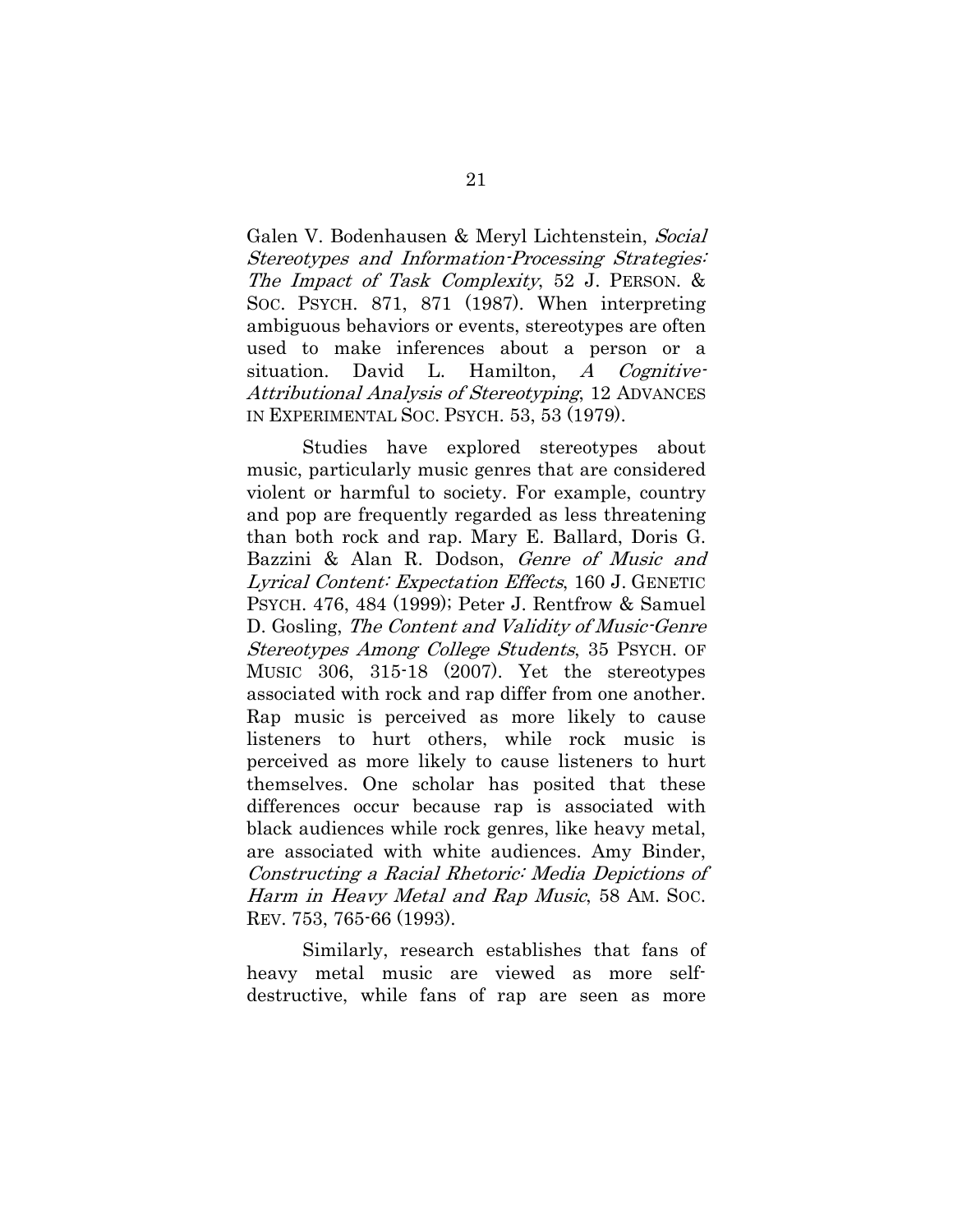threatening to the community. Rentfrow & Gosling, supra, at 315-18.

Research shows that stereotypes about violent music and the people who consume it also extend to the individuals who produce it. For example, one researcher conducted an experiment to determine the impact violent rap lyrics might have on potential jurors. Participants were presented with basic biographical information about a hypothetical 18 year old African American man but only some were shown a set of violent, sexually explicit rap lyrics that he had written. Participants were then asked about their perceptions regarding the young man's personality. The study revealed that the lyrics exerted a significant impact, generating more negative evaluations of the young man's character on all dimensions. And those who read the lyrics were significantly more likely to deem the man capable of committing murder. Stuart P. Fischoff, Gangsta' Rap and a Murder in Bakersfield, 29 J. APPLIED SOC. PSYCH. 795, 803 (1999).

According to this research, rap lyrics also activate stereotypes related to race more broadly, that is, beyond rap music fans/artists. Exposure to rap music increases the ease of associating black people with negative traits like hostility, being violent, and being sexist, and it causes people to be less empathetic toward black victims. Laurie A. Rudman & Matthew R. Lee, Implicit and Explicit Consequences of Exposure to Violent and Misogynous Rap Music, 5 GROUP PROCESSES & INTERGROUP RELATIONS 133, 146 (2002); James D. Johnson, Brad J. Bushman & John F. Dovidio, Support for Harmful Treatment and Reduction of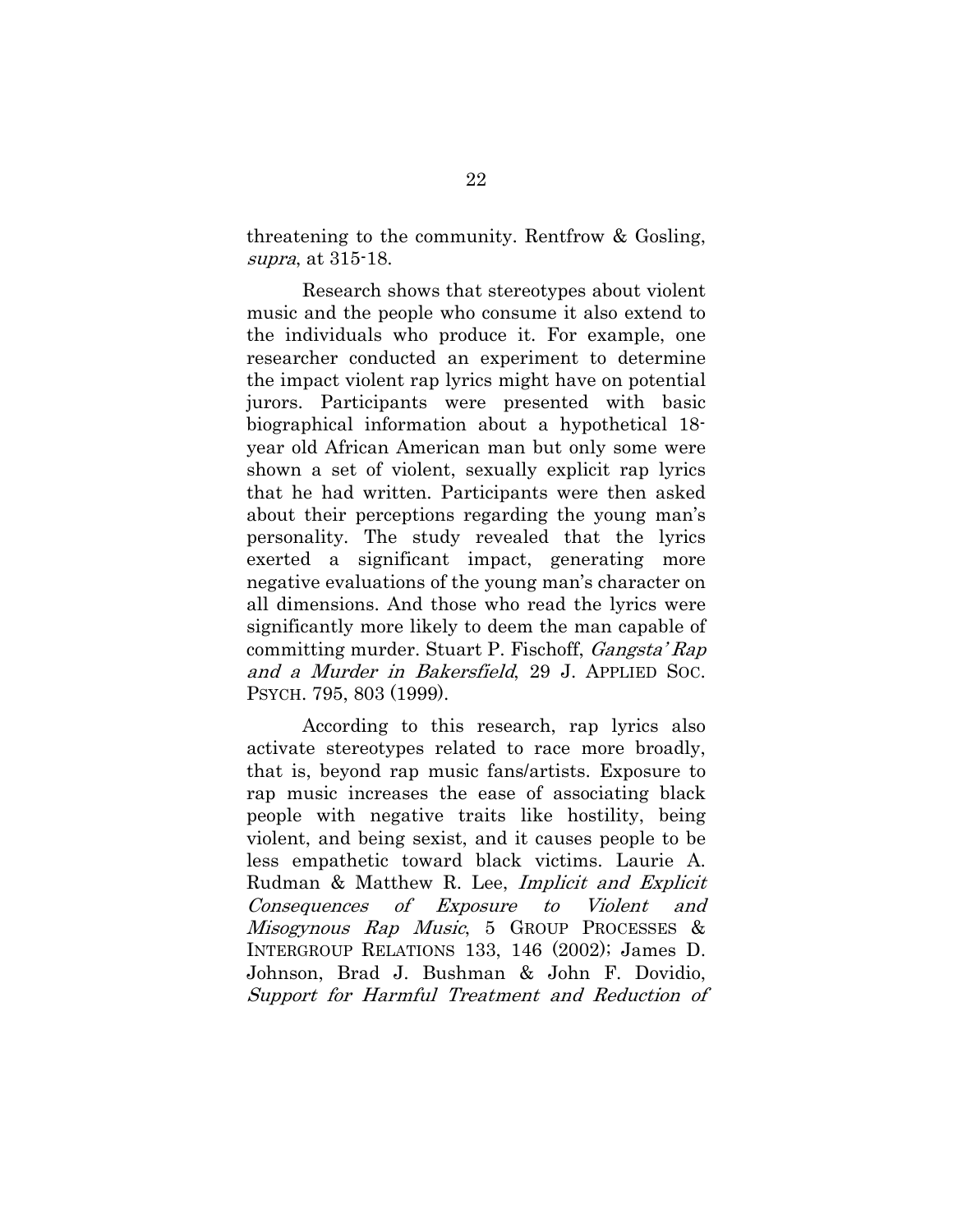Empathy Toward Blacks: "Remnants" of Stereotype Activation Among Hurricane Katrina and "Lil' Kim," 44 J. EXPERIMENTAL SOC. PSYCH. 1506, 1506 (2008). Participants who listened to violent rap music (compared to non-violent rap or no music at all) were likely to view the man presented to them in the experiment as more inherently violent and less intelligent. James D. Johnson, Sophie Trawalter & John F. Dovidio, Converging Interracial Consequences of Exposure to Violent Rap Music on Stereotypical Attributions of Blacks, 36 J. EXPERIMENTAL SOC. PSYCH. 233, 245-47 (2000).

A handful of studies have examined the direct impact of these stereotypes. In these studies, people who are given identical sets of lyrics—but who are told these lyrics come from different musical genres—are asked about their perceptions of the lyrics. One study, for example, presented respondents with sexually explicit rap lyrics or sexually explicit non-rap lyrics. Importantly, the researchers discovered that the sexually explicit music was considered more offensive and less artistic when it was rap compared to when it was non-rap. Dixon & Linz, supra, at 234-35.

In a related study, participants read a set of lyrics from folk group Kingston Trio's 1960 song, Bad Man's Blunder, and were told that the lyrics were either from a rap or country music song. After reading the lyrics, participants evaluated them and responded to questions about the offensiveness of the song, the threatening nature of the song, the need for regulation of the song, and if the song would incite violence. The responses were significantly more negative when the lyrics were represented as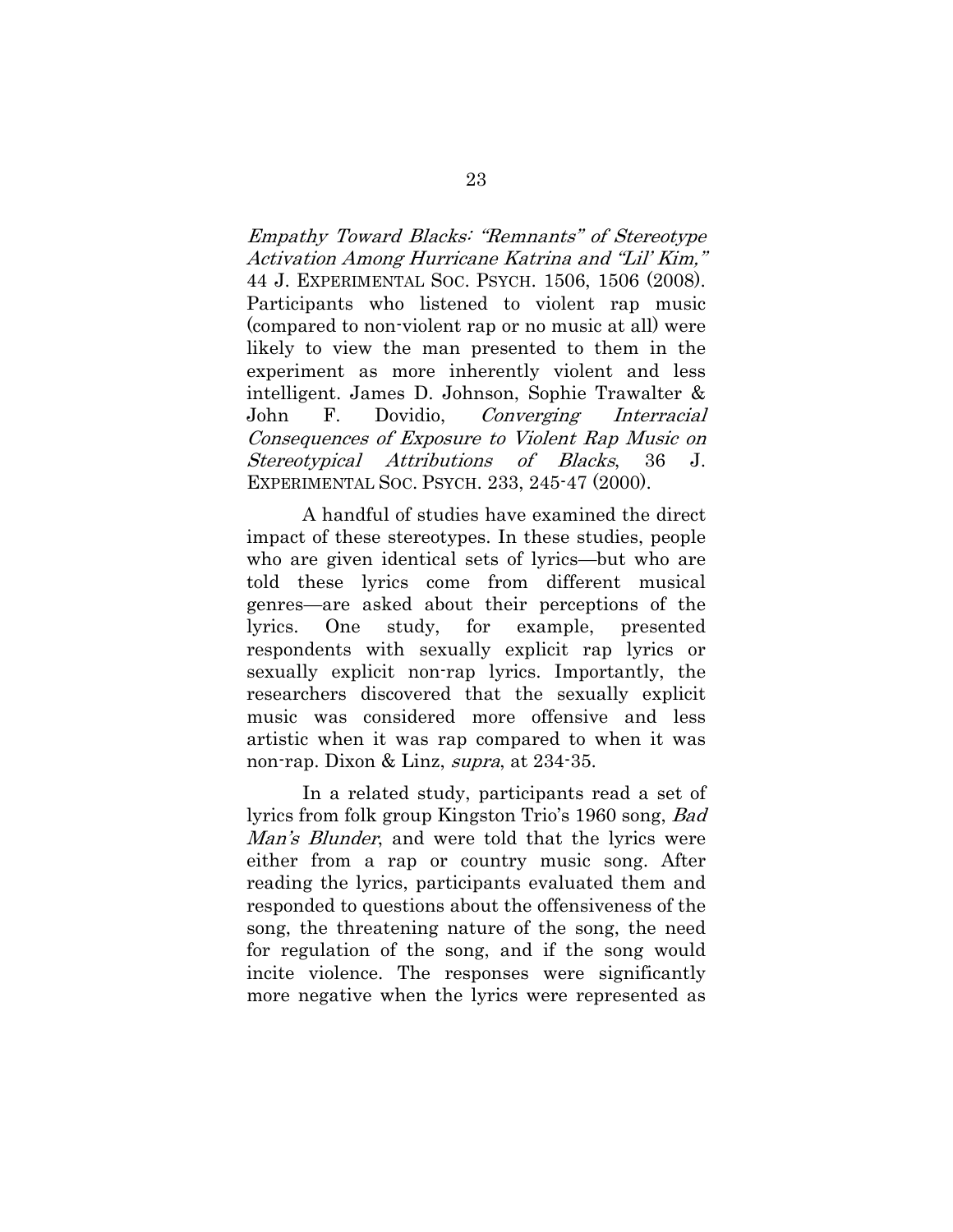rap, revealing that the **same lyrical passage** viewed as acceptable in a country song is considered dangerous and offensive when identified as a rap song. Carrie B. Fried, Who's Afraid of Rap: Differential Reactions to Music Lyrics, 29 J. APPLIED SOC. PSYCH. 705, 711 (1999).

All of this research reveals that stereotypical assumptions play a far greater role in our decisionmaking than we may realize. And some of this stereotyping may account for what happened in this case. If we don't work to acknowledge and, when necessary, combat these stereotypes, the consequences can be serious and life altering particularly for a young man like Taylor Bell.

### **CONCLUSION**

 The decision by the court of appeals punishes a student for his art—and perpetuates unfair and inaccurate stereotypes—by mischaracterizing oftenused rap music phrases as "threats." The decision either failed to understand, or failed to acknowledge, Taylor Bell's rap song as artistic expression. As a result, Bell's petition for certiorari should be granted.